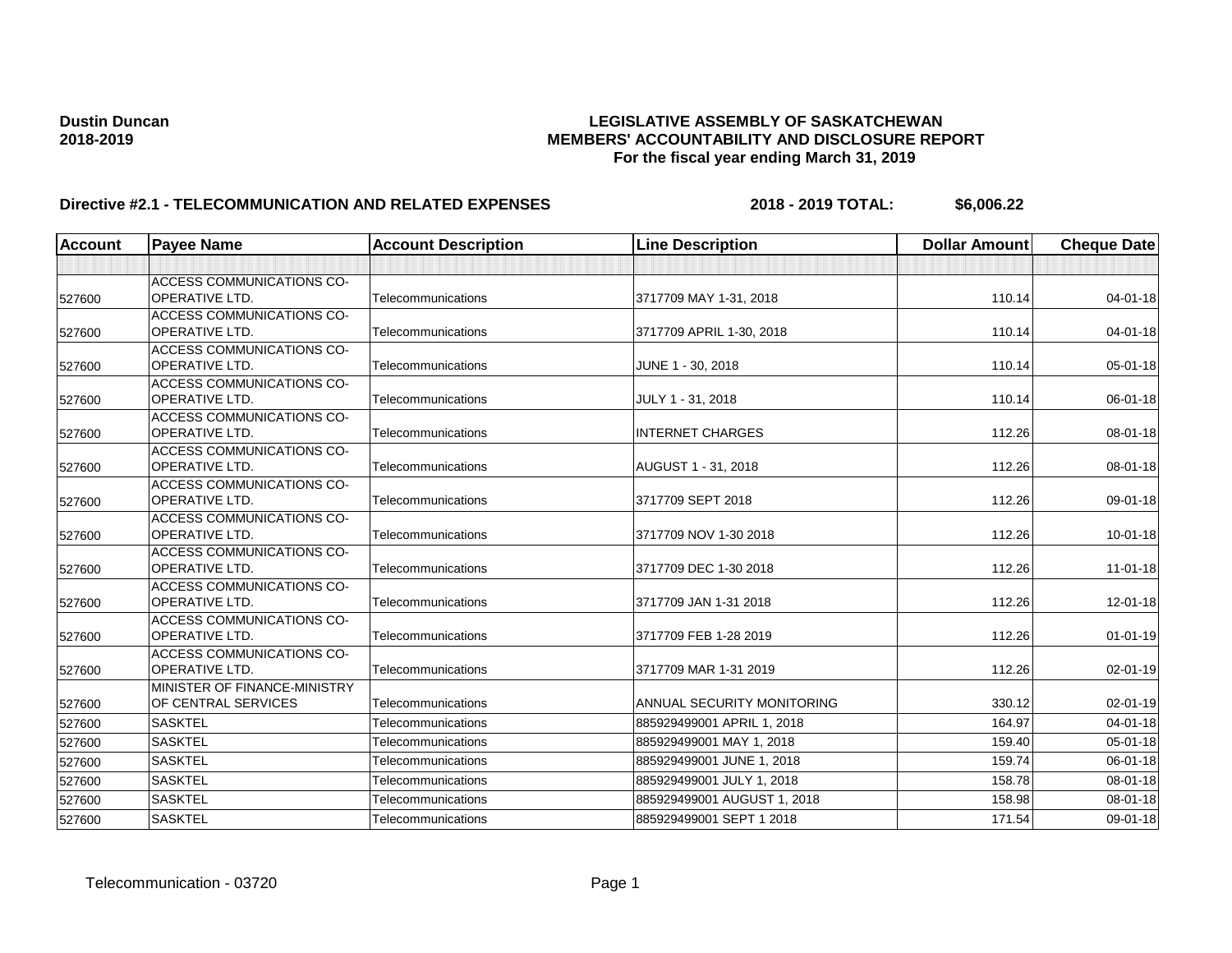| <b>Account</b> | <b>Payee Name</b> | <b>Account Description</b> | <b>Line Description</b>      | <b>Dollar Amount</b> | <b>Cheque Date</b> |
|----------------|-------------------|----------------------------|------------------------------|----------------------|--------------------|
|                |                   |                            |                              |                      |                    |
| 527600         | <b>SASKTEL</b>    | Telecommunications         | 885929499001 OCTOBER 1, 2018 | 165.98               | $10 - 01 - 18$     |
| 527600         | <b>SASKTEL</b>    | Telecommunications         | 885929499001 NOV 1 2018      | 169.13               | $11 - 01 - 18$     |
| 527600         | <b>SASKTEL</b>    | Telecommunications         | 885929499001 DEC 1 2018      | 159.20               | 12-01-18           |
| 527600         | <b>SASKTEL</b>    | Telecommunications         | 885929499001 JAN 1 2019      | 158.57               | $01 - 01 - 19$     |
| 527600         | <b>SASKTEL</b>    | Telecommunications         | 885929499001 FEB 1 2019      | 158.22               | 02-01-19           |
| 527600         | <b>SASKTEL</b>    | Telecommunications         | 885929499001 MAR 1 2019      | 161.25               | 03-01-19           |
| 530600         | <b>SASKTEL</b>    | Placement - Tender Ads     | 885929499001 APRIL 1, 2018   | 201.20               | $04 - 01 - 18$     |
| 530600         | <b>SASKTEL</b>    | Placement - Tender Ads     | 885929499001 MAY 1, 2018     | 201.20               | 05-01-18           |
| 530600         | <b>SASKTEL</b>    | Placement - Tender Ads     | 885929499001 JUNE 1, 2018    | 201.20               | 06-01-18           |
| 530600         | <b>SASKTEL</b>    | Placement - Tender Ads     | 885929499001 AUGUST 1, 2018  | 201.20               | 08-01-18           |
| 530600         | <b>SASKTEL</b>    | Placement - Tender Ads     | 885929499001 JULY 1, 2018    | 201.20               | $08 - 01 - 18$     |
| 530600         | <b>SASKTEL</b>    | Placement - Tender Ads     | 885929499001 SEPT 1 2018     | 201.20               | 09-01-18           |
| 530600         | <b>SASKTEL</b>    | Placement - Tender Ads     | 885929499001 OCTOBER 1, 2018 | 201.20               | $10 - 01 - 18$     |
| 530600         | <b>SASKTEL</b>    | Placement - Tender Ads     | 885929499001 NOV 1 2018      | 201.20               | $11-01-18$         |
| 530600         | <b>SASKTEL</b>    | Placement - Tender Ads     | 885929499001 DEC 1 2018      | 201.20               | 12-01-18           |
| 530600         | <b>SASKTEL</b>    | Placement - Tender Ads     | 885929499001 JAN 1 2019      | 201.20               | $01 - 01 - 19$     |
| 530600         | <b>SASKTEL</b>    | Placement - Tender Ads     | 885929499001 FEB 1 2019      | 189.85               | 02-01-19           |
| 530600         | <b>SASKTEL</b>    | Placement - Tender Ads     | 885929499001 MAR 1 2019      | 189.85               | 03-01-19           |
|                |                   |                            |                              |                      |                    |
|                |                   |                            |                              |                      |                    |
|                |                   |                            |                              |                      |                    |
|                |                   |                            |                              |                      |                    |
|                |                   |                            |                              |                      |                    |
|                |                   |                            |                              |                      |                    |
|                |                   |                            |                              |                      |                    |
|                |                   |                            |                              |                      |                    |
|                |                   |                            |                              |                      |                    |
|                |                   |                            |                              |                      |                    |
|                |                   |                            |                              |                      |                    |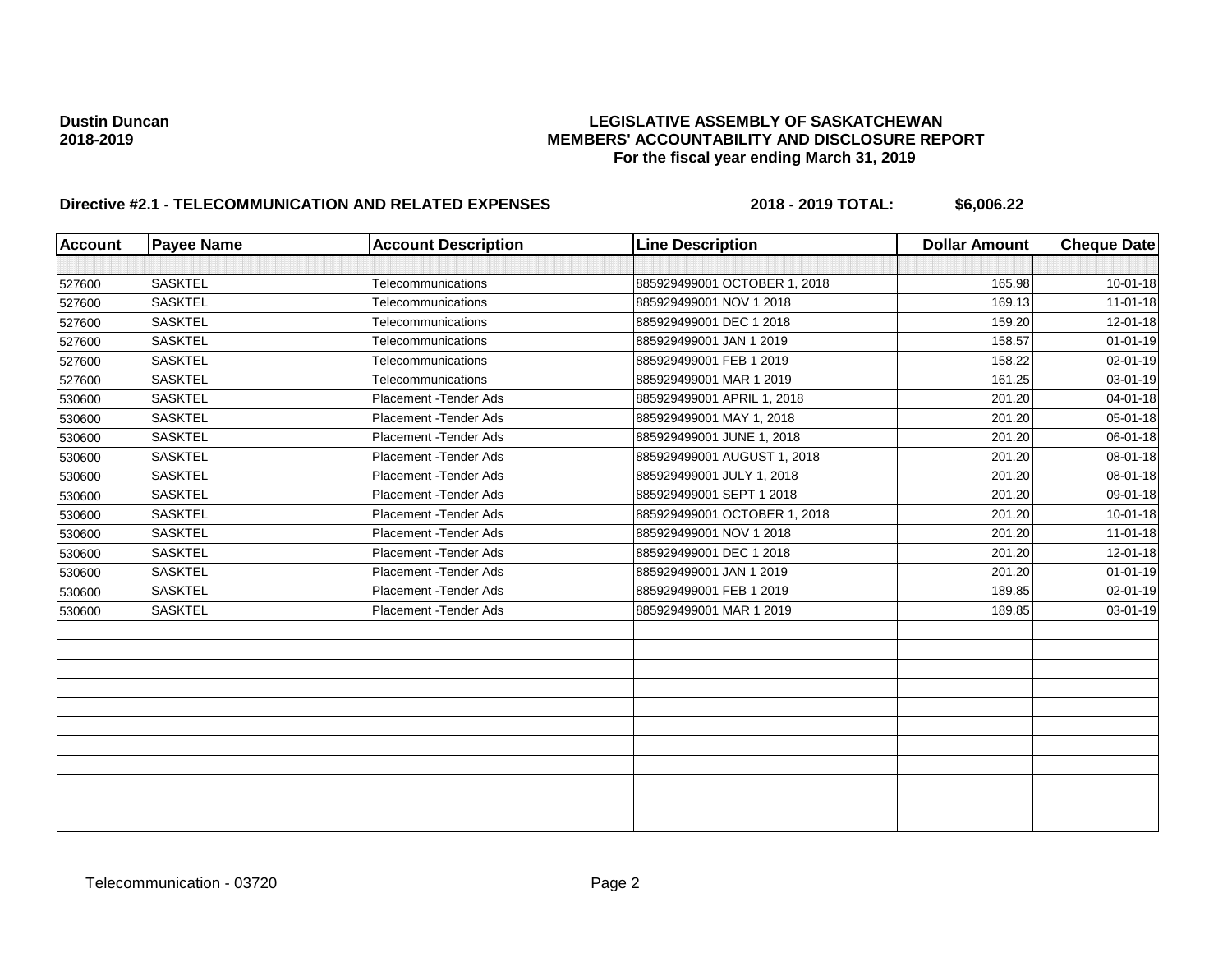| <b>Account</b> | Payee Name | <b>Account Description</b> | <b>Line Description</b> | <b>Dollar Amount</b> | <b>Cheque Date</b> |
|----------------|------------|----------------------------|-------------------------|----------------------|--------------------|
|                |            |                            |                         |                      |                    |
|                |            |                            |                         |                      |                    |
|                |            |                            |                         |                      |                    |
|                |            |                            |                         |                      |                    |
|                |            |                            |                         |                      |                    |
|                |            |                            |                         |                      |                    |
|                |            |                            |                         |                      |                    |
|                |            |                            |                         |                      |                    |
|                |            |                            |                         |                      |                    |
|                |            |                            |                         |                      |                    |
|                |            |                            |                         |                      |                    |
|                |            |                            |                         |                      |                    |
|                |            |                            |                         |                      |                    |
|                |            |                            |                         |                      |                    |
|                |            |                            |                         |                      |                    |
|                |            |                            |                         |                      |                    |
|                |            |                            |                         |                      |                    |
|                |            |                            |                         |                      |                    |
|                |            |                            |                         |                      |                    |
|                |            |                            |                         |                      |                    |
|                |            |                            |                         |                      |                    |
|                |            |                            |                         |                      |                    |
|                |            |                            |                         |                      |                    |
|                |            |                            |                         |                      |                    |
|                |            |                            |                         |                      |                    |
|                |            |                            |                         |                      |                    |
|                |            |                            |                         |                      |                    |
|                |            |                            |                         |                      |                    |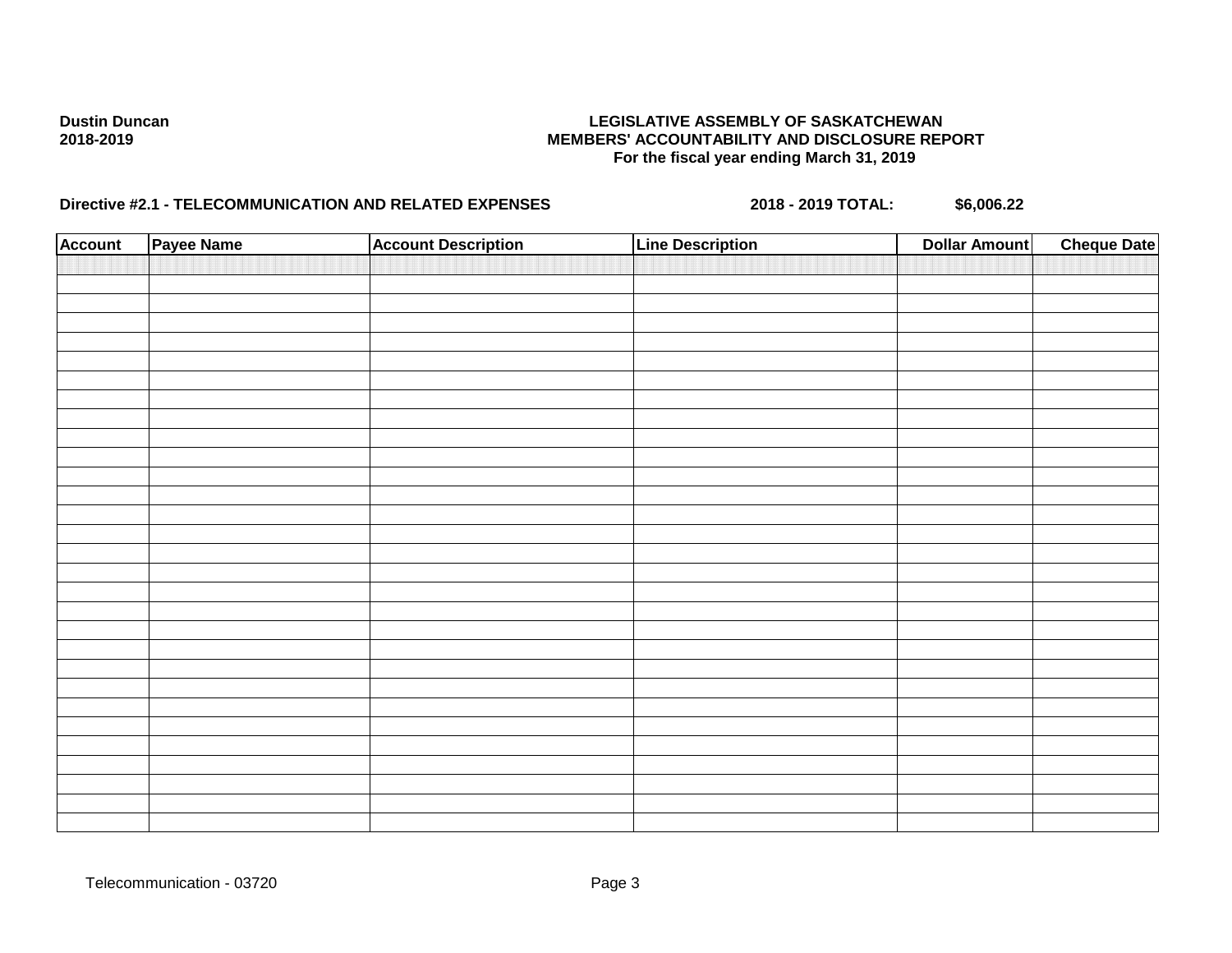| <b>Account</b> | Payee Name | <b>Account Description</b> | <b>Line Description</b> | <b>Dollar Amount</b> | <b>Cheque Date</b> |
|----------------|------------|----------------------------|-------------------------|----------------------|--------------------|
|                |            |                            |                         |                      |                    |
|                |            |                            |                         |                      |                    |
|                |            |                            |                         |                      |                    |
|                |            |                            |                         |                      |                    |
|                |            |                            |                         |                      |                    |
|                |            |                            |                         |                      |                    |
|                |            |                            |                         |                      |                    |
|                |            |                            |                         |                      |                    |
|                |            |                            |                         |                      |                    |
|                |            |                            |                         |                      |                    |
|                |            |                            |                         |                      |                    |
|                |            |                            |                         |                      |                    |
|                |            |                            |                         |                      |                    |
|                |            |                            |                         |                      |                    |
|                |            |                            |                         |                      |                    |
|                |            |                            |                         |                      |                    |
|                |            |                            |                         |                      |                    |
|                |            |                            |                         |                      |                    |
|                |            |                            |                         |                      |                    |
|                |            |                            |                         |                      |                    |
|                |            |                            |                         |                      |                    |
|                |            |                            |                         |                      |                    |
|                |            |                            |                         |                      |                    |
|                |            |                            |                         |                      |                    |
|                |            |                            |                         |                      |                    |
|                |            |                            |                         |                      |                    |
|                |            |                            |                         |                      |                    |
|                |            |                            |                         |                      |                    |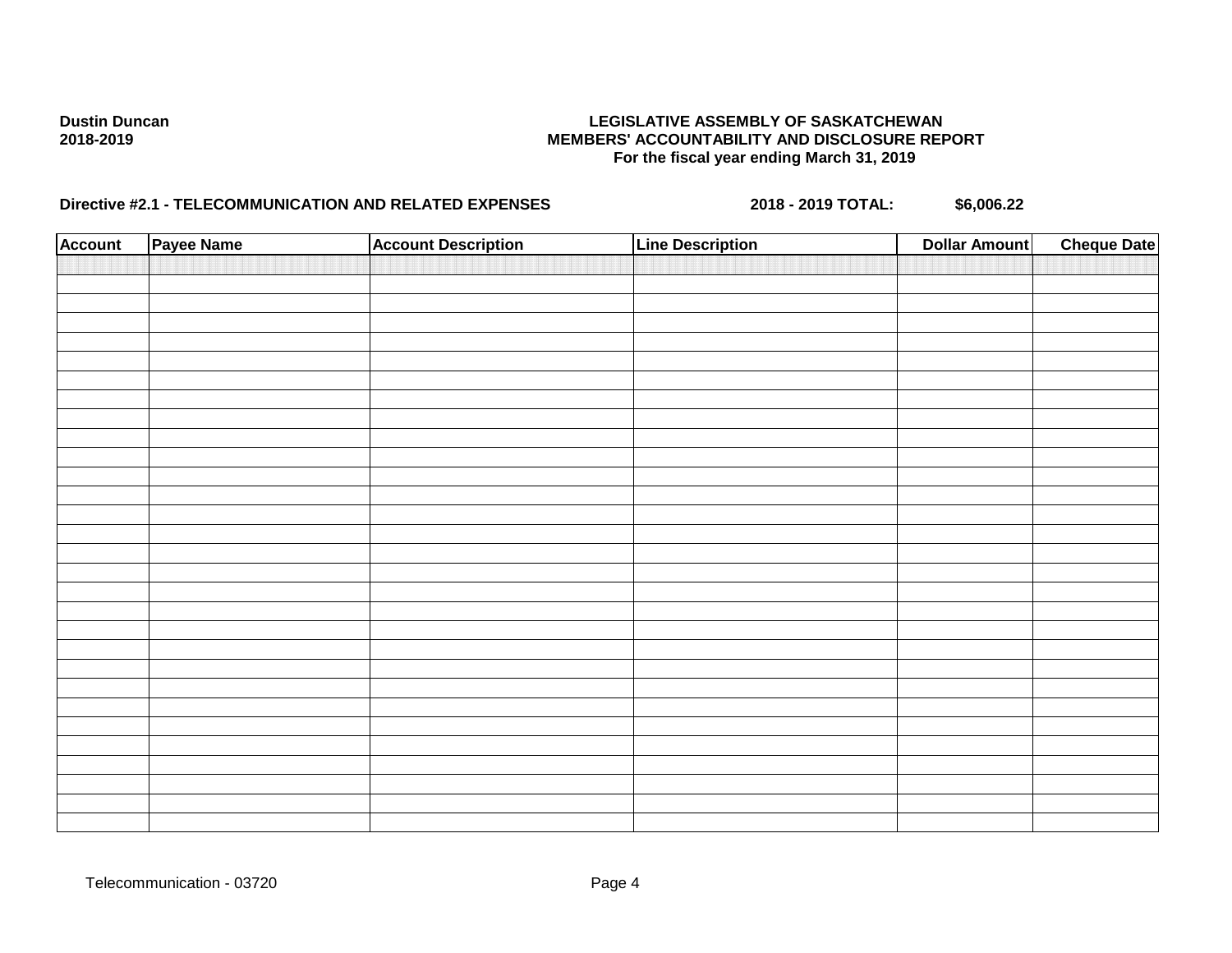| <b>Account</b> | <b>Payee Name</b> | <b>Account Description</b> | <b>Line Description</b> | <b>Dollar Amount</b> | <b>Cheque Date</b> |
|----------------|-------------------|----------------------------|-------------------------|----------------------|--------------------|
|                |                   |                            |                         |                      |                    |
|                |                   |                            |                         |                      |                    |
|                |                   |                            |                         |                      |                    |
|                |                   |                            |                         |                      |                    |
|                |                   |                            |                         |                      |                    |
|                |                   |                            |                         |                      |                    |
|                |                   |                            |                         |                      |                    |
|                |                   |                            |                         |                      |                    |
|                |                   |                            |                         |                      |                    |
|                |                   |                            |                         |                      |                    |
|                |                   |                            |                         |                      |                    |
|                |                   |                            |                         |                      |                    |
|                |                   |                            |                         |                      |                    |
|                |                   |                            |                         |                      |                    |
|                |                   |                            |                         |                      |                    |
|                |                   |                            |                         |                      |                    |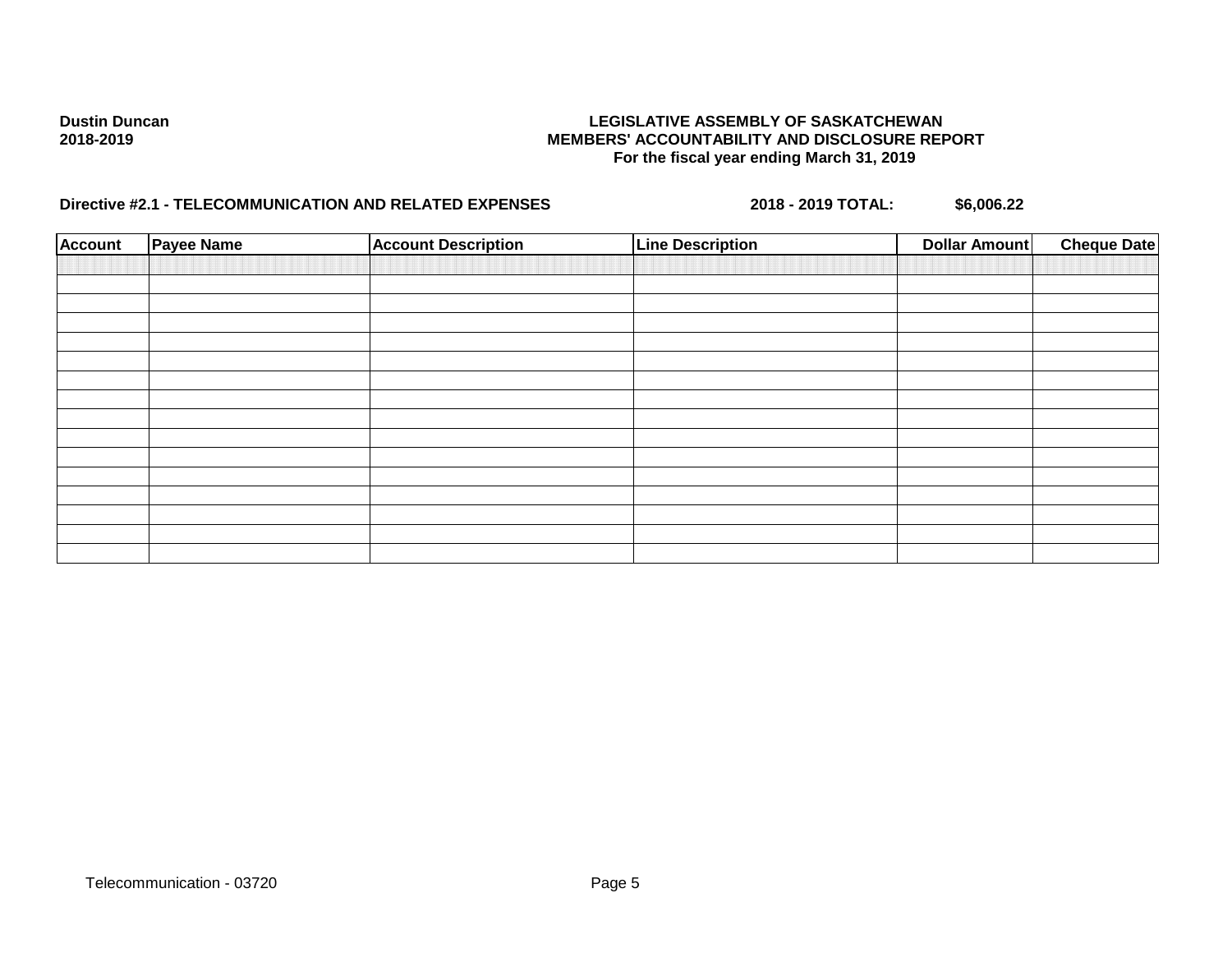## **LEGISLATIVE ASSEMBLY OF SASKATCHEWAN MEMBERS' ACCOUNTABILITY AND DISCLOSURE REPORT For the fiscal year ending March 31, 2019**

| <b>Account</b> | <b>Payee Name</b>                                   | <b>Account Description</b>  | <b>Line Description</b>          | <b>Dollar Amount</b> | <b>Cheque Date</b> |
|----------------|-----------------------------------------------------|-----------------------------|----------------------------------|----------------------|--------------------|
|                |                                                     |                             |                                  |                      |                    |
| 541900         | DUNCAN, DUSTIN E.                                   | Elected Rep - Travel        | MLA TRAVEL OCT 5-26 2018         | 217.55               | $11-01-18$         |
| 541900         | DUNCAN, DUSTIN E.                                   | <b>Elected Rep - Travel</b> | MLA TRAVEL AUG 2-SEP 28 2018     | 812.53               | $11-01-18$         |
| 541900         | DUNCAN, DUSTIN E.                                   | <b>Elected Rep - Travel</b> | MLA TRAVEL APR 13-JUL 25 2018    | 883.77               | $11-02-18$         |
| 541900         | <b>DUNCAN, DUSTIN E.</b>                            | <b>Elected Rep - Travel</b> | MLA TRAVEL AUG 9 2018            | 127.40               | 12-17-18           |
| 541900         | <b>DUNCAN, DUSTIN E.</b>                            | <b>Elected Rep - Travel</b> | MLA TRAVEL NOV 09/18 - MAR 22/19 | 894.84               | $03 - 31 - 19$     |
|                | MINISTER OF FINANCE-MINISTRY                        |                             |                                  |                      |                    |
| 541900         | OF CENTRAL SERVICES                                 | Elected Rep - Travel        | AUGUST 2018 MLA MILEAGE          | 510.01               | 02-01-19           |
|                | MINISTER OF FINANCE-MINISTRY                        |                             |                                  |                      |                    |
| 541900         | OF CENTRAL SERVICES                                 | Elected Rep - Travel        | DECEMBER 2018 MLA MILEAGE        | 198.40               | 02-01-19           |
|                | MINISTER OF FINANCE-MINISTRY                        |                             |                                  |                      |                    |
| 541900         | OF CENTRAL SERVICES                                 | <b>Elected Rep - Travel</b> | JUNE 2018 MLA MILEAGE            | 386.83               | $02 - 01 - 19$     |
|                | MINISTER OF FINANCE-MINISTRY                        |                             |                                  |                      |                    |
| 541900         | OF CENTRAL SERVICES                                 | <b>Elected Rep - Travel</b> | JULY 2018 MLA MILEAGE            | 516.41               | 02-01-19           |
|                | MINISTER OF FINANCE-MINISTRY                        |                             |                                  |                      |                    |
| 541900         | OF CENTRAL SERVICES                                 | <b>Elected Rep - Travel</b> | MAY 2018 MLA MILEAGE             | 220.86               | 02-01-19           |
|                | MINISTER OF FINANCE-MINISTRY                        |                             |                                  |                      |                    |
| 541900         | OF CENTRAL SERVICES                                 | <b>Elected Rep - Travel</b> | NOVEMBER 2018 MLA MILEAGE        | 546.52               | $02 - 01 - 19$     |
|                | MINISTER OF FINANCE-MINISTRY                        |                             |                                  |                      |                    |
| 541900         | OF CENTRAL SERVICES                                 | <b>Elected Rep - Travel</b> | SEPTEMBER 2018 MLA MILEAGE       | 262.68               | 02-01-19           |
|                | MINISTER OF FINANCE-MINISTRY<br>OF CENTRAL SERVICES |                             | OCTOBER 2018 MLA MILEAGE         | 775.24               | $02 - 01 - 19$     |
| 541900         |                                                     | Elected Rep - Travel        |                                  |                      |                    |
| 541900         | MINISTER OF FINANCE-MINISTRY<br>OF CENTRAL SERVICES | Elected Rep - Travel        | AUGUST 2018 MILEAGE              | 242.35               | 02-01-19           |
|                | MINISTER OF FINANCE-MINISTRY                        |                             |                                  |                      |                    |
| 541900         | OF CENTRAL SERVICES                                 | <b>Elected Rep - Travel</b> | JANUARY 2018 MLA MILEAGE         | 183.90               | 02-22-19           |
|                | MINISTER OF FINANCE-MINISTRY                        |                             |                                  |                      |                    |
| 541900         | OF CENTRAL SERVICES                                 | <b>Elected Rep - Travel</b> | FEBRUARY 2018 MLA MILEAGE        | 291.23               | 02-22-19           |
|                | MINISTER OF FINANCE-MINISTRY                        |                             |                                  |                      |                    |
| 541900         | OF CENTRAL SERVICES                                 | <b>Elected Rep - Travel</b> | MARCH 2018 MLA MILEAGE           | 541.98               | 02-22-19           |
|                | MINISTER OF FINANCE-MINISTRY                        |                             |                                  |                      |                    |
| 541900         | OF CENTRAL SERVICES                                 | Elected Rep - Travel        | DECEMBER 2017 MLA MILEAGE        | 522.83               | 02-22-19           |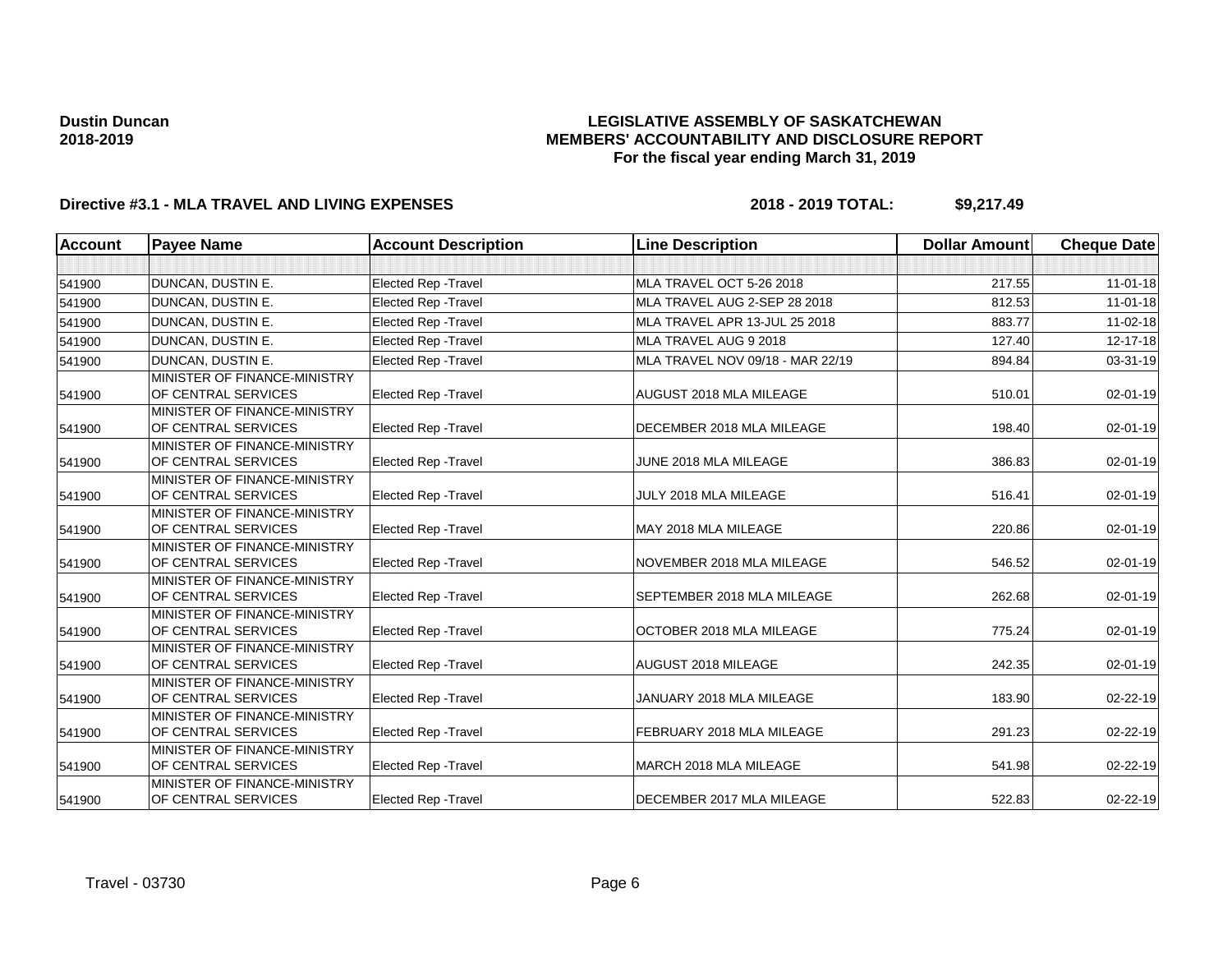## **LEGISLATIVE ASSEMBLY OF SASKATCHEWAN MEMBERS' ACCOUNTABILITY AND DISCLOSURE REPORT For the fiscal year ending March 31, 2019**

| <b>Account</b> | <b>Payee Name</b>                                   | <b>Account Description</b> | <b>Line Description</b>  | <b>Dollar Amount</b> | <b>Cheque Date</b> |
|----------------|-----------------------------------------------------|----------------------------|--------------------------|----------------------|--------------------|
|                |                                                     |                            |                          |                      |                    |
| 541900         | MINISTER OF FINANCE-MINISTRY<br>OF CENTRAL SERVICES | Elected Rep - Travel       | CVA TRAVEL JAN 2019      | 92.31                | 03-01-19           |
| 541900         | MINISTER OF FINANCE-MINISTRY<br>OF CENTRAL SERVICES | Elected Rep - Travel       | CVA TRAVEL MAR 2019      | 431.33               | 03-14-19           |
| 541900         | MINISTER OF FINANCE-MINISTRY<br>OF CENTRAL SERVICES | Elected Rep - Travel       | MLA TRAVEL MAR 1-31 2019 | 558.52               | 03-31-19           |
|                |                                                     |                            |                          |                      |                    |
|                |                                                     |                            |                          |                      |                    |
|                |                                                     |                            |                          |                      |                    |
|                |                                                     |                            |                          |                      |                    |
|                |                                                     |                            |                          |                      |                    |
|                |                                                     |                            |                          |                      |                    |
|                |                                                     |                            |                          |                      |                    |
|                |                                                     |                            |                          |                      |                    |
|                |                                                     |                            |                          |                      |                    |
|                |                                                     |                            |                          |                      |                    |
|                |                                                     |                            |                          |                      |                    |
|                |                                                     |                            |                          |                      |                    |
|                |                                                     |                            |                          |                      |                    |
|                |                                                     |                            |                          |                      |                    |
|                |                                                     |                            |                          |                      |                    |
|                |                                                     |                            |                          |                      |                    |
|                |                                                     |                            |                          |                      |                    |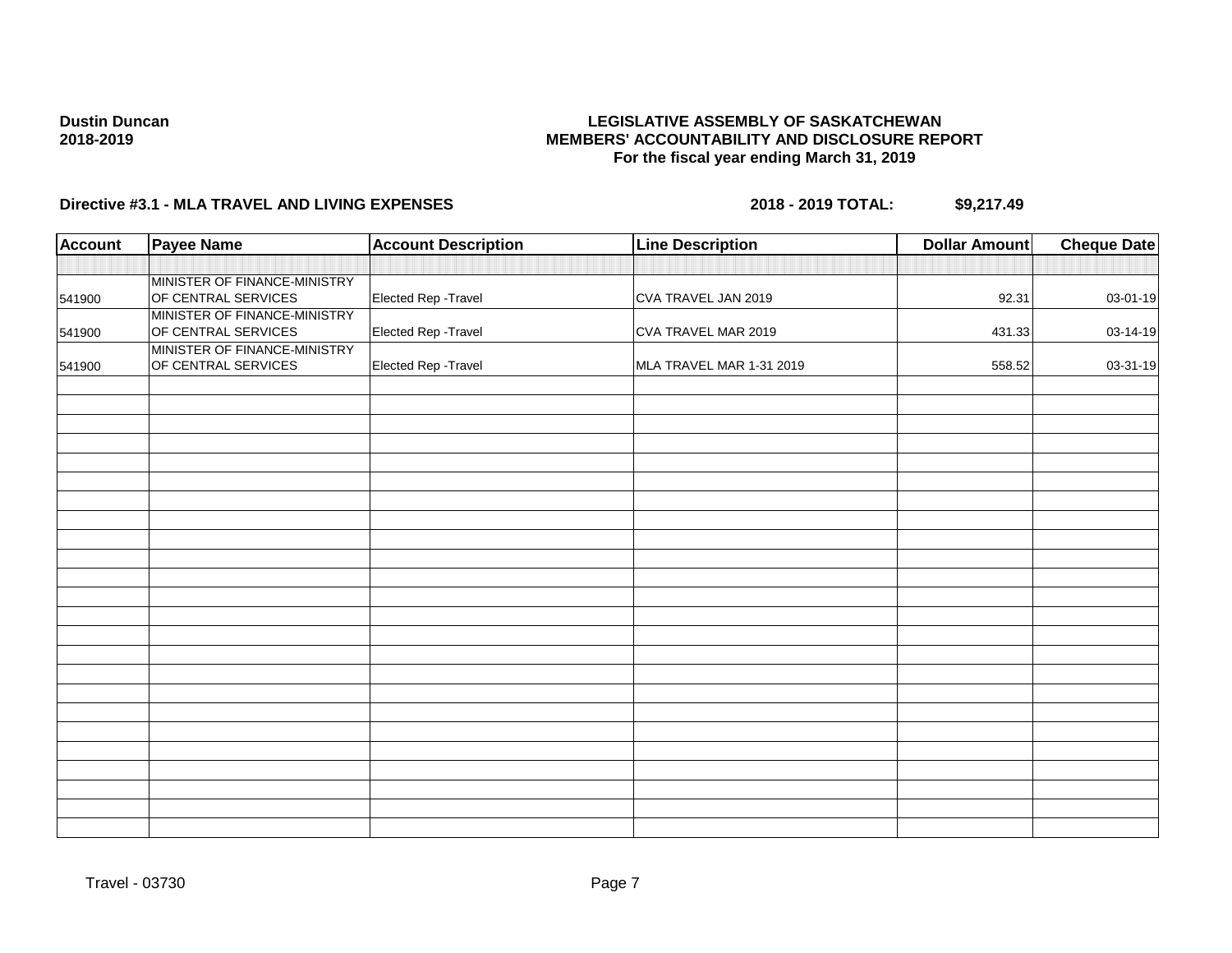## **LEGISLATIVE ASSEMBLY OF SASKATCHEWAN MEMBERS' ACCOUNTABILITY AND DISCLOSURE REPORT For the fiscal year ending March 31, 2019**

| <b>Account</b> | Payee Name | <b>Account Description</b> | <b>Line Description</b> | <b>Dollar Amount</b> | <b>Cheque Date</b> |
|----------------|------------|----------------------------|-------------------------|----------------------|--------------------|
|                |            |                            |                         |                      |                    |
|                |            |                            |                         |                      |                    |
|                |            |                            |                         |                      |                    |
|                |            |                            |                         |                      |                    |
|                |            |                            |                         |                      |                    |
|                |            |                            |                         |                      |                    |
|                |            |                            |                         |                      |                    |
|                |            |                            |                         |                      |                    |
|                |            |                            |                         |                      |                    |
|                |            |                            |                         |                      |                    |
|                |            |                            |                         |                      |                    |
|                |            |                            |                         |                      |                    |
|                |            |                            |                         |                      |                    |
|                |            |                            |                         |                      |                    |
|                |            |                            |                         |                      |                    |
|                |            |                            |                         |                      |                    |
|                |            |                            |                         |                      |                    |
|                |            |                            |                         |                      |                    |
|                |            |                            |                         |                      |                    |
|                |            |                            |                         |                      |                    |
|                |            |                            |                         |                      |                    |
|                |            |                            |                         |                      |                    |
|                |            |                            |                         |                      |                    |
|                |            |                            |                         |                      |                    |
|                |            |                            |                         |                      |                    |
|                |            |                            |                         |                      |                    |
|                |            |                            |                         |                      |                    |
|                |            |                            |                         |                      |                    |
|                |            |                            |                         |                      |                    |
|                |            |                            |                         |                      |                    |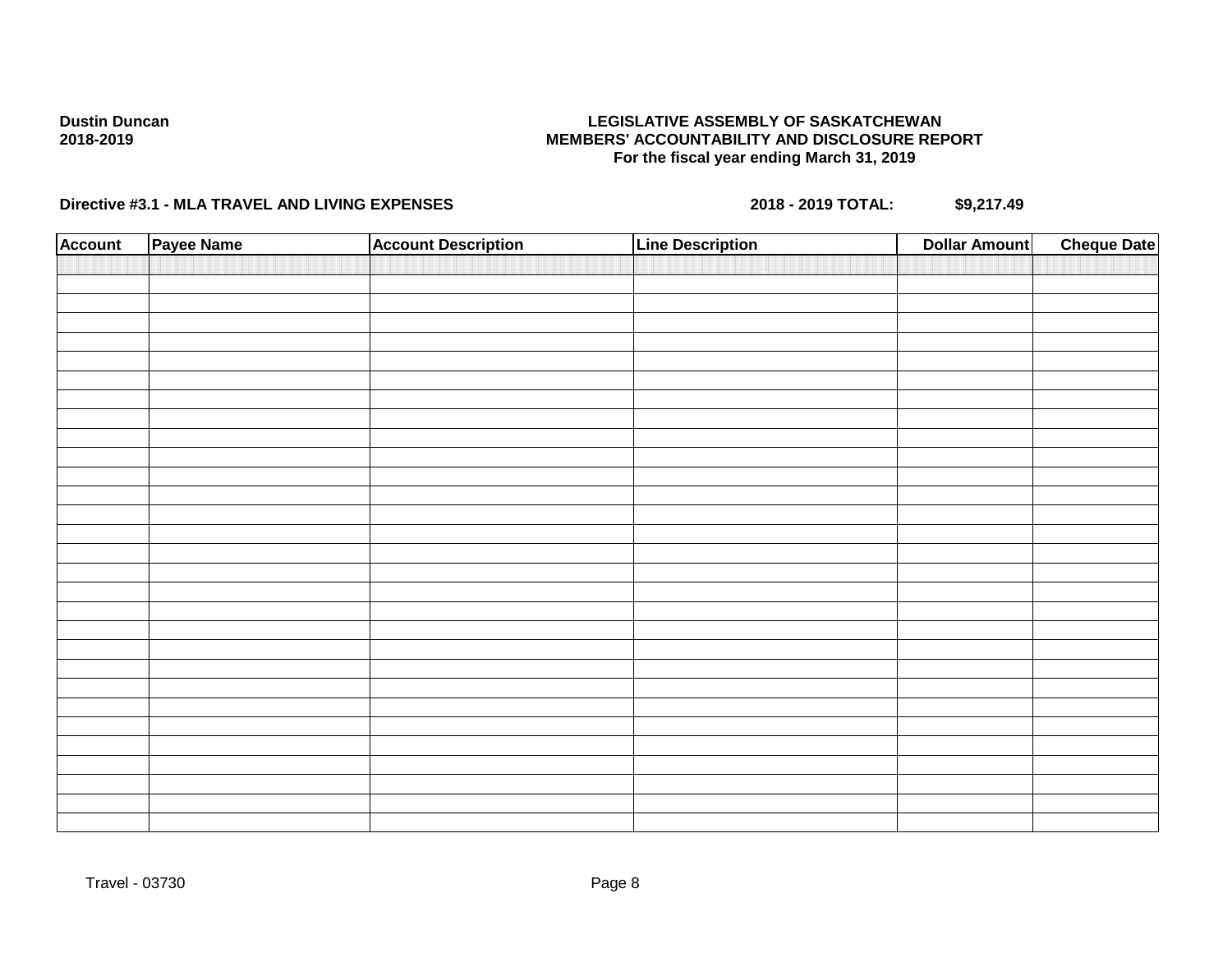## **LEGISLATIVE ASSEMBLY OF SASKATCHEWAN MEMBERS' ACCOUNTABILITY AND DISCLOSURE REPORT For the fiscal year ending March 31, 2019**

| <b>Account</b> | Payee Name | <b>Account Description</b> | <b>Line Description</b> | <b>Dollar Amount</b> | <b>Cheque Date</b> |
|----------------|------------|----------------------------|-------------------------|----------------------|--------------------|
|                |            |                            |                         |                      |                    |
|                |            |                            |                         |                      |                    |
|                |            |                            |                         |                      |                    |
|                |            |                            |                         |                      |                    |
|                |            |                            |                         |                      |                    |
|                |            |                            |                         |                      |                    |
|                |            |                            |                         |                      |                    |
|                |            |                            |                         |                      |                    |
|                |            |                            |                         |                      |                    |
|                |            |                            |                         |                      |                    |
|                |            |                            |                         |                      |                    |
|                |            |                            |                         |                      |                    |
|                |            |                            |                         |                      |                    |
|                |            |                            |                         |                      |                    |
|                |            |                            |                         |                      |                    |
|                |            |                            |                         |                      |                    |
|                |            |                            |                         |                      |                    |
|                |            |                            |                         |                      |                    |
|                |            |                            |                         |                      |                    |
|                |            |                            |                         |                      |                    |
|                |            |                            |                         |                      |                    |
|                |            |                            |                         |                      |                    |
|                |            |                            |                         |                      |                    |
|                |            |                            |                         |                      |                    |
|                |            |                            |                         |                      |                    |
|                |            |                            |                         |                      |                    |
|                |            |                            |                         |                      |                    |
|                |            |                            |                         |                      |                    |
|                |            |                            |                         |                      |                    |
|                |            |                            |                         |                      |                    |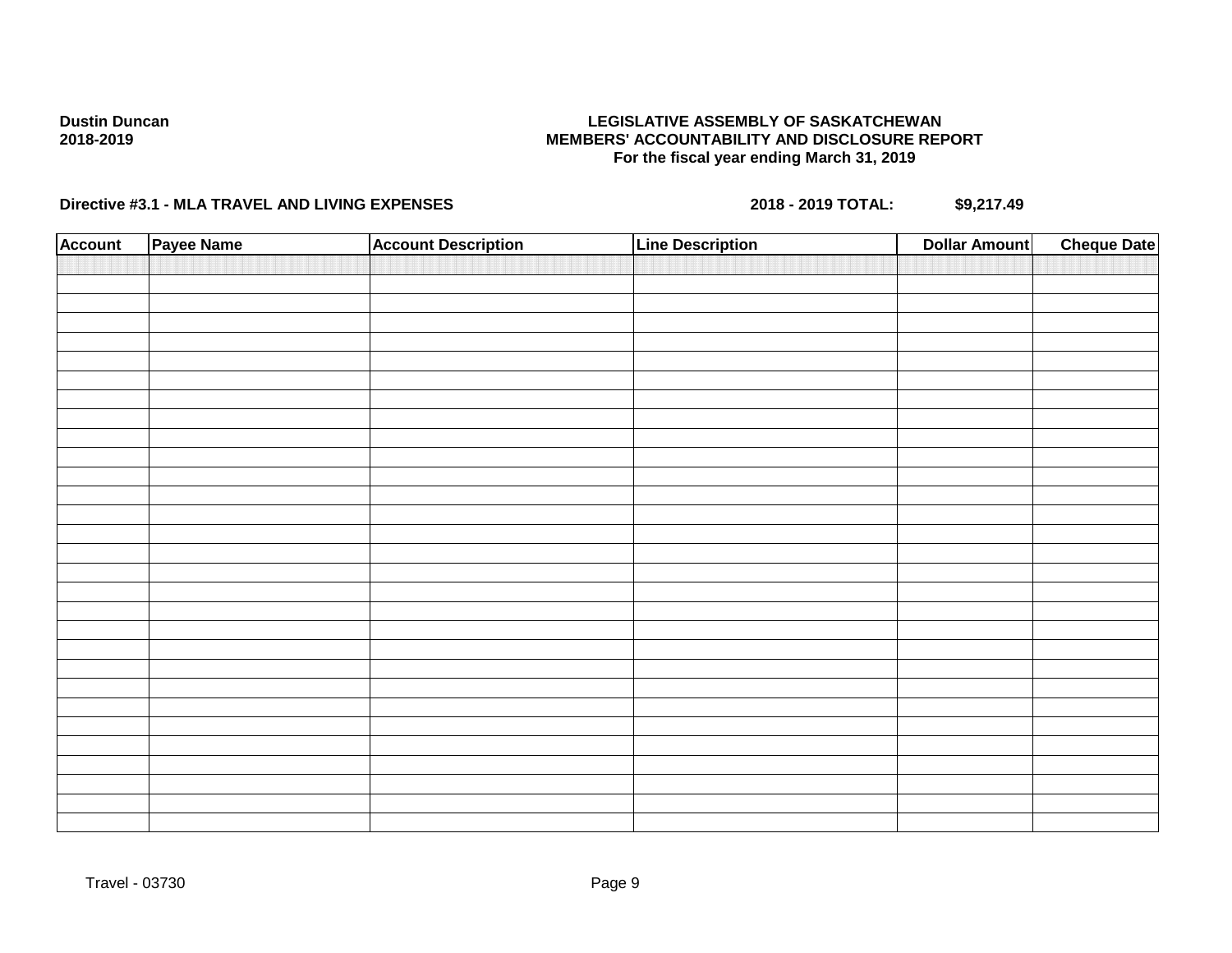## **LEGISLATIVE ASSEMBLY OF SASKATCHEWAN MEMBERS' ACCOUNTABILITY AND DISCLOSURE REPORT For the fiscal year ending March 31, 2019**

| <b>Account</b> | Payee Name | <b>Account Description</b> | <b>Line Description</b> | <b>Dollar Amount</b> | <b>Cheque Date</b> |
|----------------|------------|----------------------------|-------------------------|----------------------|--------------------|
|                |            |                            |                         |                      |                    |
|                |            |                            |                         |                      |                    |
|                |            |                            |                         |                      |                    |
|                |            |                            |                         |                      |                    |
|                |            |                            |                         |                      |                    |
|                |            |                            |                         |                      |                    |
|                |            |                            |                         |                      |                    |
|                |            |                            |                         |                      |                    |
|                |            |                            |                         |                      |                    |
|                |            |                            |                         |                      |                    |
|                |            |                            |                         |                      |                    |
|                |            |                            |                         |                      |                    |
|                |            |                            |                         |                      |                    |
|                |            |                            |                         |                      |                    |
|                |            |                            |                         |                      |                    |
|                |            |                            |                         |                      |                    |
|                |            |                            |                         |                      |                    |
|                |            |                            |                         |                      |                    |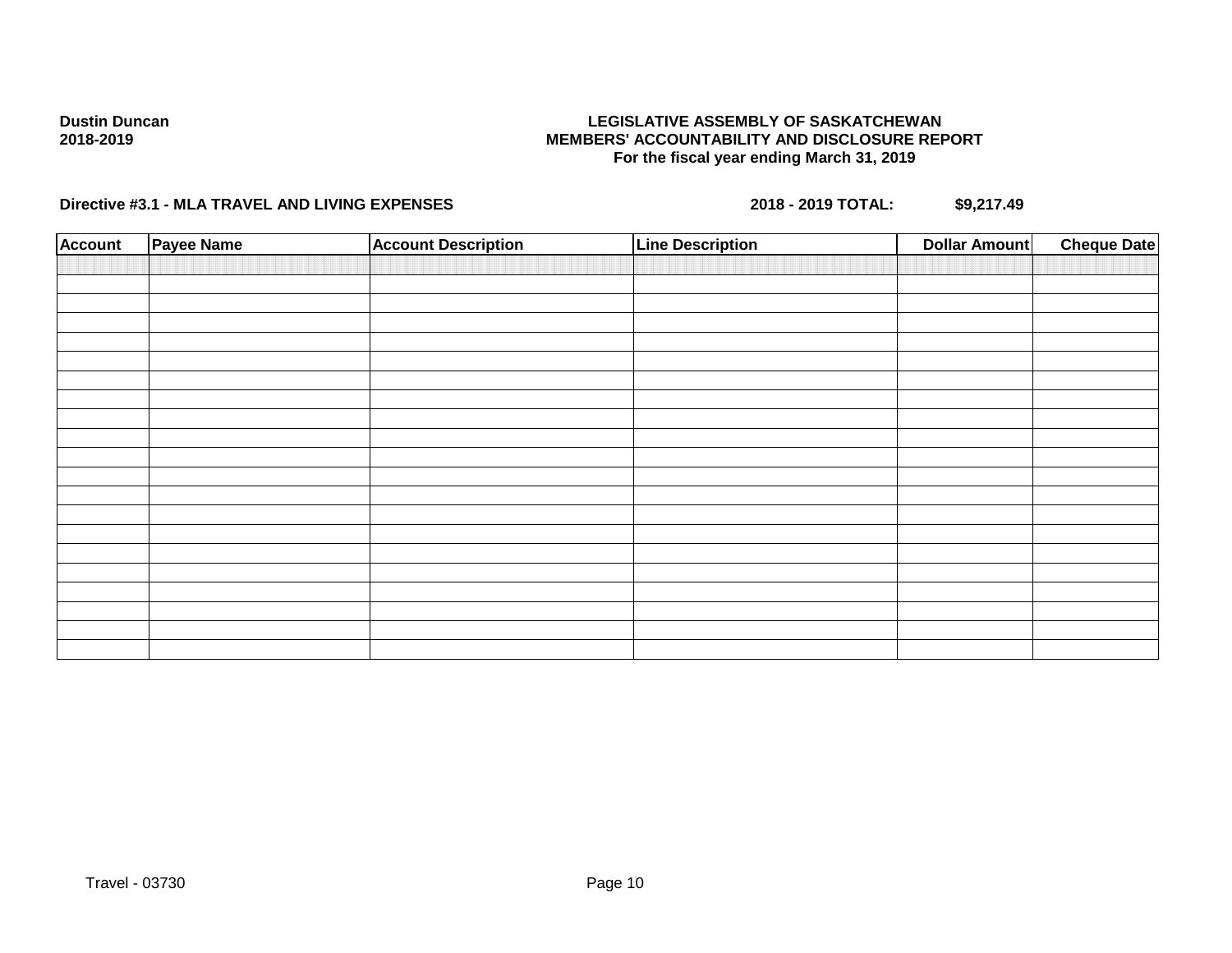## **LEGISLATIVE ASSEMBLY OF SASKATCHEWAN MEMBERS' ACCOUNTABILITY AND DISCLOSURE REPORT For the fiscal year ending March 31, 2019**

| Account | <b>Payee Name</b>                                   | <b>Account Description</b>                | <b>Line Description</b>        | <b>Dollar Amount</b> | <b>Cheque Date</b> |
|---------|-----------------------------------------------------|-------------------------------------------|--------------------------------|----------------------|--------------------|
|         |                                                     |                                           |                                |                      |                    |
| 522000  | <b>KENJO HOLDINGS LTD.</b>                          | Rent of Ground, Buildings and Other Space | APRIL 2018 MLA OFFICE RENT     | 2,000.00             | $04 - 01 - 18$     |
| 522000  | <b>KENJO HOLDINGS LTD.</b>                          | Rent of Ground, Buildings and Other Space | MAY 2018 MLA OFFICE RENT       | 2,000.00             | 04-13-18           |
| 522000  | <b>KENJO HOLDINGS LTD.</b>                          | Rent of Ground, Buildings and Other Space | JUNE 2018 MLA OFFICE RENT      | 2,000.00             | 05-18-18           |
| 522000  | <b>KENJO HOLDINGS LTD.</b>                          | Rent of Ground, Buildings and Other Space | JULY 2018 MLA OFFICE RENT      | 2,000.00             | 06-22-18           |
| 522000  | <b>KENJO HOLDINGS LTD.</b>                          | Rent of Ground, Buildings and Other Space | MLA OFFICE RENT AUGUST 2018    | 2,000.00             | 07-23-18           |
| 522000  | <b>KENJO HOLDINGS LTD.</b>                          | Rent of Ground, Buildings and Other Space | MLA OFFICE RENT SEPTEMBER 2018 | 2,000.00             | 08-09-18           |
| 522000  | <b>KENJO HOLDINGS LTD.</b>                          | Rent of Ground, Buildings and Other Space | MLA OFFICE RENT OCTOBER 2018   | 2,000.00             | 09-24-18           |
| 522000  | <b>KENJO HOLDINGS LTD.</b>                          | Rent of Ground, Buildings and Other Space | MLA OFFICE RENT NOVEMBER 2018  | 2,000.00             | 10-18-18           |
| 522000  | <b>KENJO HOLDINGS LTD.</b>                          | Rent of Ground, Buildings and Other Space | DEC 2018 MLA OFFICE RENT       | 2,000.00             | 11-20-18           |
| 522000  | <b>KENJO HOLDINGS LTD.</b>                          | Rent of Ground, Buildings and Other Space | JANUARY 2019 MLA OFFICE RENT   | 2,000.00             | 12-18-18           |
| 522000  | <b>KENJO HOLDINGS LTD.</b>                          | Rent of Ground, Buildings and Other Space | FEBRUARY 2019 MLA OFFICE RENT  | 2,000.00             | $01 - 15 - 19$     |
| 522000  | <b>KENJO HOLDINGS LTD.</b>                          | Rent of Ground, Buildings and Other Space | MAR/19 MLA OFFICE RENT         | 2,000.00             | 02-11-19           |
| 522200  | MINISTER OF FINANCE-MINISTRY<br>OF CENTRAL SERVICES | Rent of Photocopiers                      | <b>COPIER SERVICE FEES</b>     | 100.00               | $12 - 01 - 18$     |
| 522200  | <b>SUCCESS OFFICE SYSTEMS</b>                       | Rent of Photocopiers                      | <b>COPIER CHARGES</b>          | 80.97                | 04-02-18           |
| 522200  | <b>SUCCESS OFFICE SYSTEMS</b>                       | Rent of Photocopiers                      | <b>COPIER CHARGES</b>          | 77.68                | $05 - 01 - 18$     |
| 522200  | <b>SUCCESS OFFICE SYSTEMS</b>                       | Rent of Photocopiers                      | <b>COPIER CHARGES</b>          | 76.83                | 06-01-18           |
| 522200  | <b>SUCCESS OFFICE SYSTEMS</b>                       | Rent of Photocopiers                      | <b>COPIER CHARGES</b>          | 76.61                | $07 - 05 - 18$     |
| 522200  | <b>SUCCESS OFFICE SYSTEMS</b>                       | Rent of Photocopiers                      | <b>COPIER CHARGES</b>          | 68.98                | 08-10-18           |
| 522200  | <b>SUCCESS OFFICE SYSTEMS</b>                       | Rent of Photocopiers                      | <b>COPIER CHARGES</b>          | 69.54                | 09-04-18           |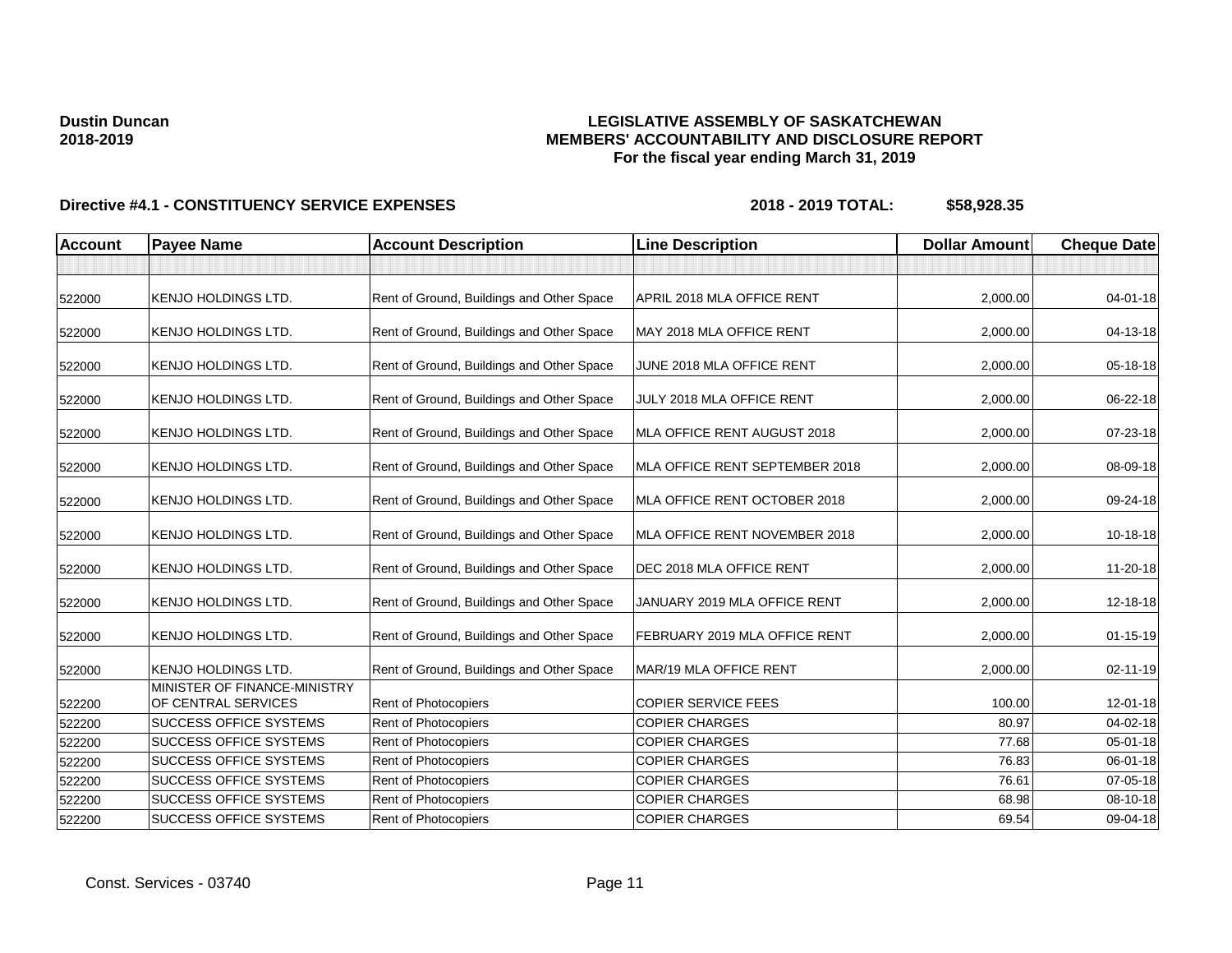## **LEGISLATIVE ASSEMBLY OF SASKATCHEWAN MEMBERS' ACCOUNTABILITY AND DISCLOSURE REPORT For the fiscal year ending March 31, 2019**

| <b>Account</b> | <b>Payee Name</b>                                   | <b>Account Description</b>           | <b>Line Description</b>          | <b>Dollar Amount</b> | <b>Cheque Date</b> |
|----------------|-----------------------------------------------------|--------------------------------------|----------------------------------|----------------------|--------------------|
|                |                                                     |                                      |                                  |                      |                    |
| 522200         | <b>SUCCESS OFFICE SYSTEMS</b>                       | <b>Rent of Photocopiers</b>          | <b>COPIER CHARGES</b>            | 77.63                | $10 - 01 - 18$     |
| 522200         | <b>SUCCESS OFFICE SYSTEMS</b>                       | Rent of Photocopiers                 | <b>COPIER CHARGES</b>            | 80.78                | $11 - 01 - 18$     |
| 522200         | <b>SUCCESS OFFICE SYSTEMS</b>                       | <b>Rent of Photocopiers</b>          | <b>COPIER RENTAL</b>             | 77.38                | 12-05-18           |
| 522200         | <b>SUCCESS OFFICE SYSTEMS</b>                       | <b>Rent of Photocopiers</b>          | <b>COPIER CHARGES</b>            | 70.31                | $01 - 02 - 19$     |
| 522200         | <b>SUCCESS OFFICE SYSTEMS</b>                       | Rent of Photocopiers                 | <b>COPIER CHARGES</b>            | 76.87                | $02 - 01 - 19$     |
| 522200         | <b>SUCCESS OFFICE SYSTEMS</b>                       | Rent of Photocopiers                 | <b>COPIER CHARGES</b>            | 77.20                | 03-01-19           |
| 522500         | WESTERN FINANCIAL GROUP                             | <b>Insurance Premiums</b>            | INSURANCE POLICY WEYBBIG001 2018 | 500.32               | 08-01-18           |
| 525000         | DUNCAN, DUSTIN E.                                   | Postal, Courier, Freight and Related | <b>REIMB: POSTAGE</b>            | 57.40                | $07 - 01 - 18$     |
| 525000         | DUNCAN, DUSTIN E.                                   | Postal, Courier, Freight and Related | <b>REIMB: POSTAGE</b>            | 86.10                | 07-07-18           |
| 525000         | DUNCAN, DUSTIN E.                                   | Postal, Courier, Freight and Related | <b>REIMB: POSTAGE</b>            | 86.10                | $01 - 01 - 19$     |
| 525000         | MINISTER OF FINANCE-MINISTRY<br>OF CENTRAL SERVICES | Postal, Courier, Freight and Related | MAIL SERVICES - APRIL 2018       | 55.13                | $07 - 01 - 18$     |
| 525000         | MINISTER OF FINANCE-MINISTRY<br>OF CENTRAL SERVICES | Postal, Courier, Freight and Related | MAIL SERVICES - MAY 2018         | 52.72                | 07-01-18           |
| 525000         | MINISTER OF FINANCE-MINISTRY<br>OF CENTRAL SERVICES | Postal, Courier, Freight and Related | MAIL SERVICES JUNE 2018          | 50.35                | 08-01-18           |
| 525000         | MINISTER OF FINANCE-MINISTRY<br>OF CENTRAL SERVICES | Postal, Courier, Freight and Related | MAIL SERVICES JULY 2018          | 45.96                | 09-06-18           |
| 525000         | MINISTER OF FINANCE-MINISTRY<br>OF CENTRAL SERVICES | Postal, Courier, Freight and Related | MAIL SERVICES AUGUST 2018        | 50.79                | 10-10-18           |
| 525000         | MINISTER OF FINANCE-MINISTRY<br>OF CENTRAL SERVICES | Postal, Courier, Freight and Related | MAIL SERVICES SEPT 2018          | 53.36                | $11 - 01 - 18$     |
| 525000         | MINISTER OF FINANCE-MINISTRY<br>OF CENTRAL SERVICES | Postal, Courier, Freight and Related | MAIL SERVICES OCTOBER 2018       | 46.99                | 12-01-18           |
| 525000         | MINISTER OF FINANCE-MINISTRY<br>OF CENTRAL SERVICES | Postal, Courier, Freight and Related | MAIL SERVICES NOV 2018           | 46.99                | $01 - 01 - 19$     |
| 525000         | MINISTER OF FINANCE-MINISTRY<br>OF CENTRAL SERVICES | Postal, Courier, Freight and Related | MAIL SERVICES DECEMBER 2018      | 46.99                | 02-01-19           |
| 525000         | MINISTER OF FINANCE-MINISTRY<br>OF CENTRAL SERVICES | Postal, Courier, Freight and Related | MAIL SERVICES JAN 2019           | 46.02                | 03-01-19           |
| 525000         | MINISTER OF FINANCE-MINISTRY<br>OF CENTRAL SERVICES | Postal, Courier, Freight and Related | MAIL SERVICES FEB 2019           | 46.02                | $03 - 14 - 19$     |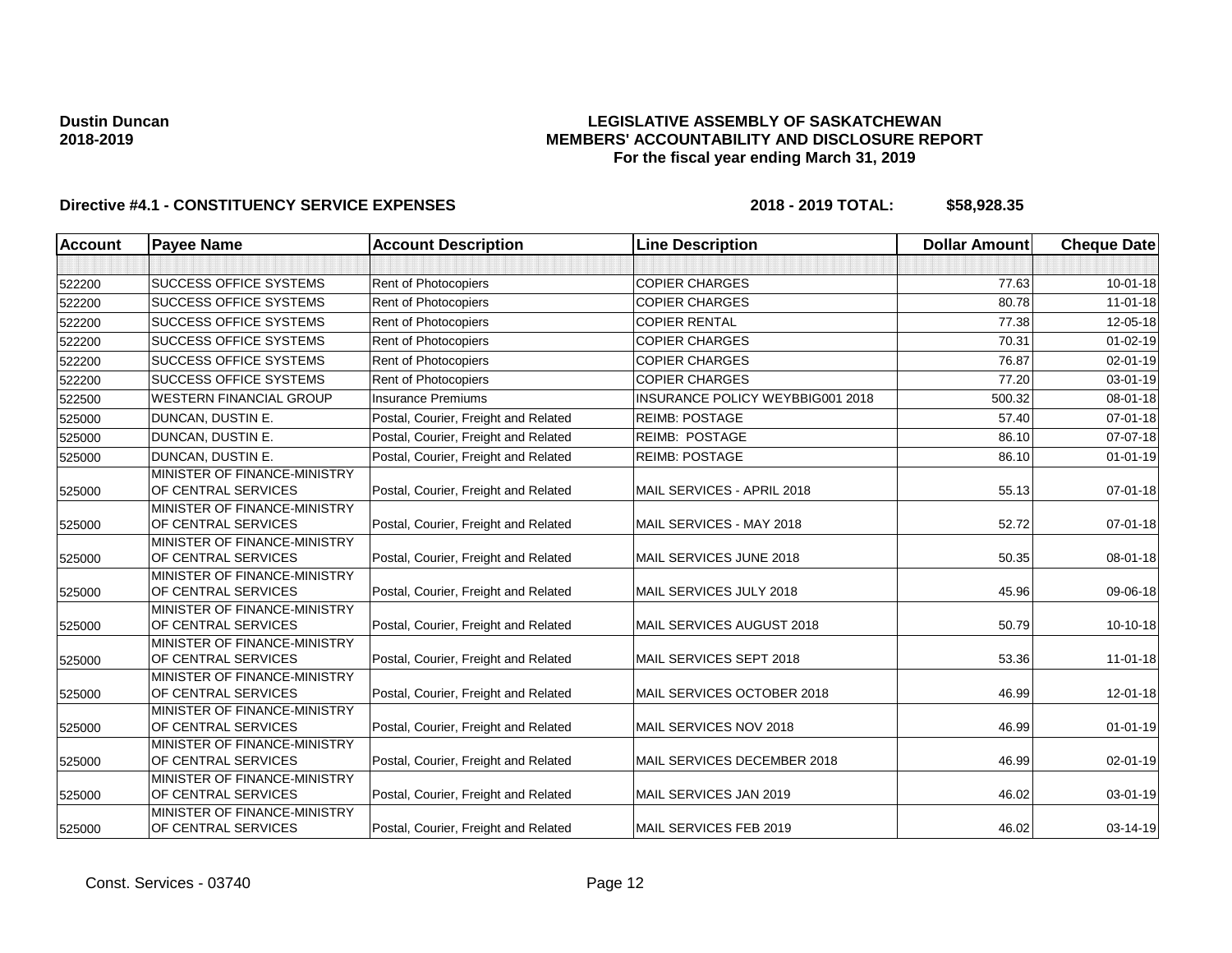## **LEGISLATIVE ASSEMBLY OF SASKATCHEWAN MEMBERS' ACCOUNTABILITY AND DISCLOSURE REPORT For the fiscal year ending March 31, 2019**

| <b>Account</b> | <b>Payee Name</b>                                | <b>Account Description</b>           | <b>Line Description</b>                                     | <b>Dollar Amount</b> | <b>Cheque Date</b> |
|----------------|--------------------------------------------------|--------------------------------------|-------------------------------------------------------------|----------------------|--------------------|
|                |                                                  |                                      |                                                             |                      |                    |
|                | MINISTER OF FINANCE-MINISTRY                     |                                      |                                                             |                      |                    |
| 525000         | OF CENTRAL SERVICES                              | Postal, Courier, Freight and Related | MAR/19 MAIL SERVICES                                        | 48.44                | 03-31-19           |
| 529000         | VAN ROON, SHARON                                 | <b>General Contractual Services</b>  | APRIL 2018 OFFICE JANITORIAL                                | 100.00               | $05 - 01 - 18$     |
| 529000         | VAN ROON, SHARON                                 | <b>General Contractual Services</b>  | OFFICE JANITORIAL SERVICES MAY 2018                         | 100.00               | 06-01-18           |
| 529000         | VAN ROON, SHARON                                 | <b>General Contractual Services</b>  | JUNE 2018 JANITORIAL SERVICES                               | 100.00               | $07 - 01 - 18$     |
| 529000         | VAN ROON, SHARON                                 | <b>General Contractual Services</b>  | OFFICE CLEANING                                             | 100.00               | 09-01-18           |
| 529000         | VAN ROON, SHARON                                 | <b>General Contractual Services</b>  | <b>JANITORIAL SERVICES</b>                                  | 50.00                | $10 - 01 - 18$     |
| 529000         | VAN ROON, SHARON                                 | <b>General Contractual Services</b>  | <b>JANITORIAL SERVICES</b>                                  | 100.00               | $10 - 11 - 18$     |
| 529000         | VAN ROON, SHARON                                 | <b>General Contractual Services</b>  | <b>JANITORIAL SERVICES</b>                                  | 100.00               | $12 - 01 - 18$     |
| 529000         | VAN ROON, SHARON                                 | <b>General Contractual Services</b>  | <b>JANITORIAL SERVICES</b>                                  | 50.00                | 12-13-18           |
| 529000         | VAN ROON, SHARON                                 | <b>General Contractual Services</b>  | <b>CONTRACTOR SERVICES</b>                                  | 100.00               | 03-24-19           |
| 529000         | WEYBURN WOR-KIN SHOP CORP                        | <b>General Contractual Services</b>  | <b>RECYCLING - NO GST</b>                                   | 15.00                | $05 - 01 - 18$     |
| 529000         | WEYBURN WOR-KIN SHOP CORP                        | <b>General Contractual Services</b>  | RECYCLING MAY 2018                                          | 15.00                | 06-06-18           |
| 529000         | WEYBURN WOR-KIN SHOP CORP                        | <b>General Contractual Services</b>  | <b>RECYCLING PICKUP</b>                                     | 30.00                | $07 - 01 - 18$     |
| 529000         | WEYBURN WOR-KIN SHOP CORP                        | <b>General Contractual Services</b>  | <b>RECYCLING PICKUP</b>                                     | 15.00                | 09-01-18           |
| 529000         | WEYBURN WOR-KIN SHOP CORP                        | <b>General Contractual Services</b>  | <b>RECYCLING</b>                                            | 15.00                | $10 - 01 - 18$     |
| 529000         | WEYBURN WOR-KIN SHOP CORP                        | <b>General Contractual Services</b>  | <b>RECYCLING CHARGES</b>                                    | 15.00                | $11-01-18$         |
| 529000         | WEYBURN WOR-KIN SHOP CORP                        | <b>General Contractual Services</b>  | <b>RECYCLING PICKUP</b>                                     | 15.00                | $12 - 01 - 18$     |
| 529000         | WEYBURN WOR-KIN SHOP CORP                        | <b>General Contractual Services</b>  | <b>RECYCLING SERVICES</b>                                   | 15.00                | 03-01-19           |
| 529000         | WEYBURN WOR-KIN SHOP CORP                        | <b>General Contractual Services</b>  | <b>RECYCLING PICKUP</b>                                     | 15.00                | 03-01-19           |
| 530300         | MARU GROUP CANADA INC.                           | Primary Research/Focus group         | AD HOC CONSULTING - BRAND<br><b>HEALTH/TRACKING U&amp;A</b> | 632.98               | 08-01-18           |
| 530300         | MARU GROUP CANADA INC.                           | Primary Research/Focus group         | AD HOC CONSULTING-BRAND<br>HEALTH/TRACKING/U&A              | 632.98               | $10 - 01 - 18$     |
| 530300         | <b>MARU GROUP CANADA INC.</b>                    | Primary Research/Focus group         | <b>GROUP AD HOC CONSULTING</b>                              | 632.98               | $11 - 01 - 18$     |
| 530300         | <b>MARU GROUP CANADA INC.</b>                    | Primary Research/Focus group         | GROUP AD AD CONSULTING                                      | 632.98               | $12 - 01 - 18$     |
| 530500         | ADCANADA MEDIA INC.                              | Media Placement                      | <b>ADVERTISING</b>                                          | 364.71               | 03-28-19           |
| 530500         | <b>BENGOUGH MUNICIPAL ARTS</b><br><b>COUNCIL</b> | Media Placement                      | <b>ADVERTISING</b>                                          | 120.00               | 07-09-18           |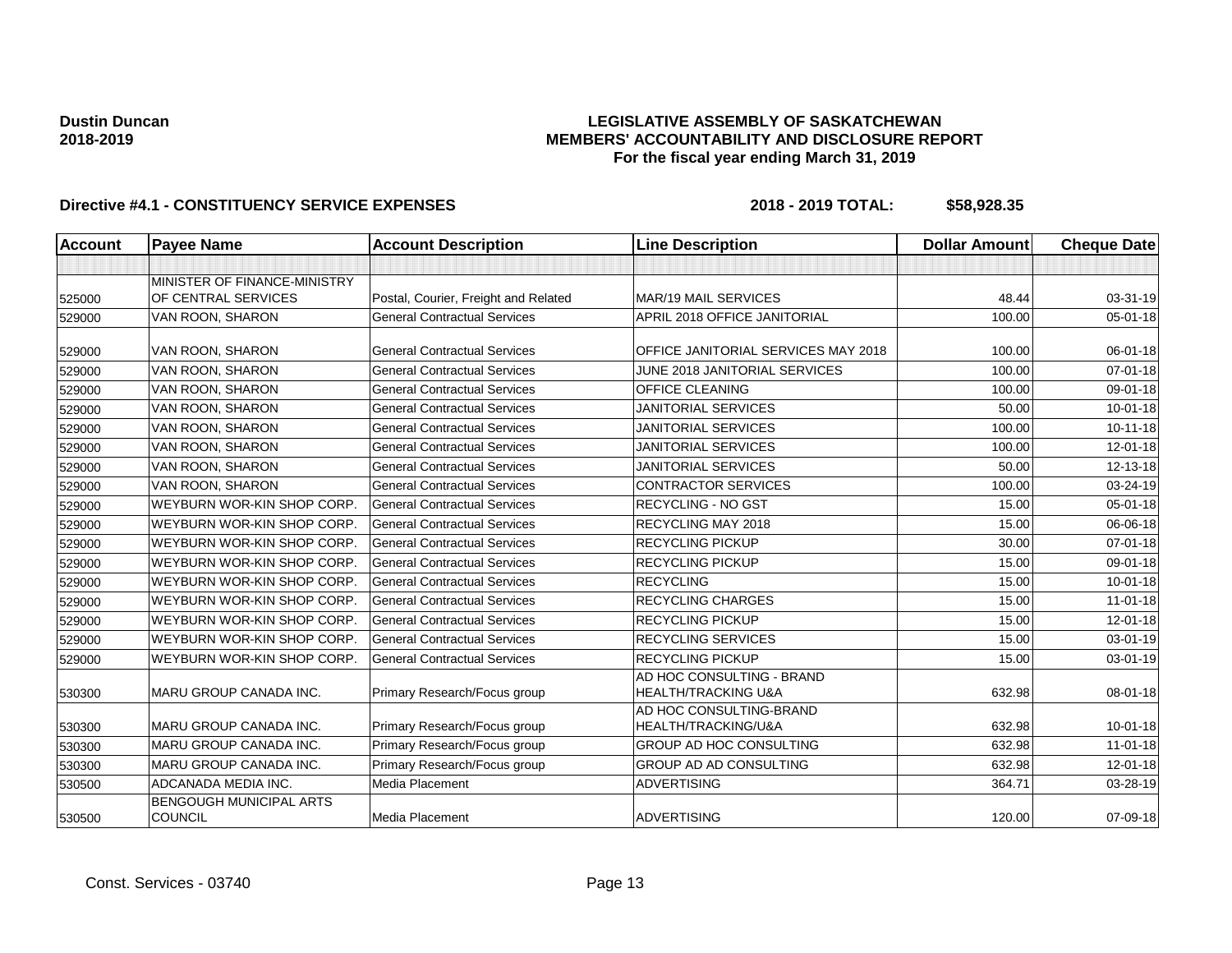## **LEGISLATIVE ASSEMBLY OF SASKATCHEWAN MEMBERS' ACCOUNTABILITY AND DISCLOSURE REPORT For the fiscal year ending March 31, 2019**

| <b>Account</b> | <b>Payee Name</b>               | <b>Account Description</b> | <b>Line Description</b> | <b>Dollar Amount</b> | <b>Cheque Date</b> |
|----------------|---------------------------------|----------------------------|-------------------------|----------------------|--------------------|
|                |                                 |                            |                         |                      |                    |
| 530500         | <b>CREATIVE FIRE</b>            | Media Placement            | <b>ADVERTISING</b>      | 1,061.20             | 08-17-18           |
| 530500         | <b>CREATIVE FIRE</b>            | Media Placement            | <b>ADVERTISING</b>      | 2,316.03             | 12-01-18           |
| 530500         | <b>CREATIVE FIRE</b>            | <b>Media Placement</b>     | <b>ADVERTISING</b>      | 1,462.68             | 03-26-19           |
|                | GOLDEN WEST BROADCASTING        |                            |                         |                      |                    |
| 530500         | LTD.                            | Media Placement            | <b>ADVERTISING</b>      | 90.00                | 06-01-18           |
|                | <b>GOLDEN WEST BROADCASTING</b> |                            |                         |                      |                    |
| 530500         | LTD.                            | Media Placement            | <b>ADVERTISING</b>      | 90.00                | 06-01-18           |
|                | <b>GOLDEN WEST BROADCASTING</b> |                            |                         |                      |                    |
| 530500         | LTD.                            | Media Placement            | <b>ADVERTISING</b>      | 90.00                | 06-01-18           |
|                | GOLDEN WEST BROADCASTING        |                            |                         |                      |                    |
| 530500         | LTD.                            | Media Placement            | <b>ADVERTISING</b>      | 500.00               | 06-01-18           |
|                | <b>GOLDEN WEST BROADCASTING</b> |                            |                         |                      |                    |
| 530500         | LTD.                            | <b>Media Placement</b>     | <b>ADVERTISING</b>      | 500.00               | 06-01-18           |
|                | GOLDEN WEST BROADCASTING        |                            |                         |                      |                    |
| 530500         | LTD.                            | <b>Media Placement</b>     | <b>ADVERTISING</b>      | 90.00                | 06-01-18           |
|                | GOLDEN WEST BROADCASTING        |                            |                         |                      |                    |
| 530500         | LTD.                            | Media Placement            | <b>ADVERTISING</b>      | 500.00               | 07-01-18           |
|                | GOLDEN WEST BROADCASTING        |                            |                         |                      |                    |
| 530500         | LTD.                            | Media Placement            | <b>ADVERTISING</b>      | 150.00               | $07 - 01 - 18$     |
|                | GOLDEN WEST BROADCASTING        |                            |                         |                      |                    |
| 530500         | LTD.                            | Media Placement            | <b>ADVERTISING</b>      | 150.00               | $07 - 01 - 18$     |
|                | GOLDEN WEST BROADCASTING        |                            |                         |                      |                    |
| 530500         | LTD.                            | Media Placement            | <b>ADVERTISING</b>      | 150.00               | 07-01-18           |
|                | <b>GOLDEN WEST BROADCASTING</b> |                            |                         |                      |                    |
| 530500         | LTD.                            | Media Placement            | <b>ADVERTISING</b>      | 90.00                | 07-03-18           |
|                | GOLDEN WEST BROADCASTING        |                            |                         |                      |                    |
| 530500         | LTD.                            | Media Placement            | <b>ADVERTISING</b>      | 90.00                | 07-03-18           |
|                | GOLDEN WEST BROADCASTING        |                            |                         |                      |                    |
| 530500         | LTD.                            | <b>Media Placement</b>     | <b>ADVERTISING</b>      | 90.00                | 07-03-18           |
|                | <b>GOLDEN WEST BROADCASTING</b> |                            |                         |                      |                    |
| 530500         | LTD.                            | Media Placement            | <b>ADVERTISING</b>      | 500.00               | 08-01-18           |
|                | GOLDEN WEST BROADCASTING        |                            |                         |                      |                    |
| 530500         | LTD.                            | Media Placement            | <b>ADVERTISING</b>      | 500.00               | 09-04-18           |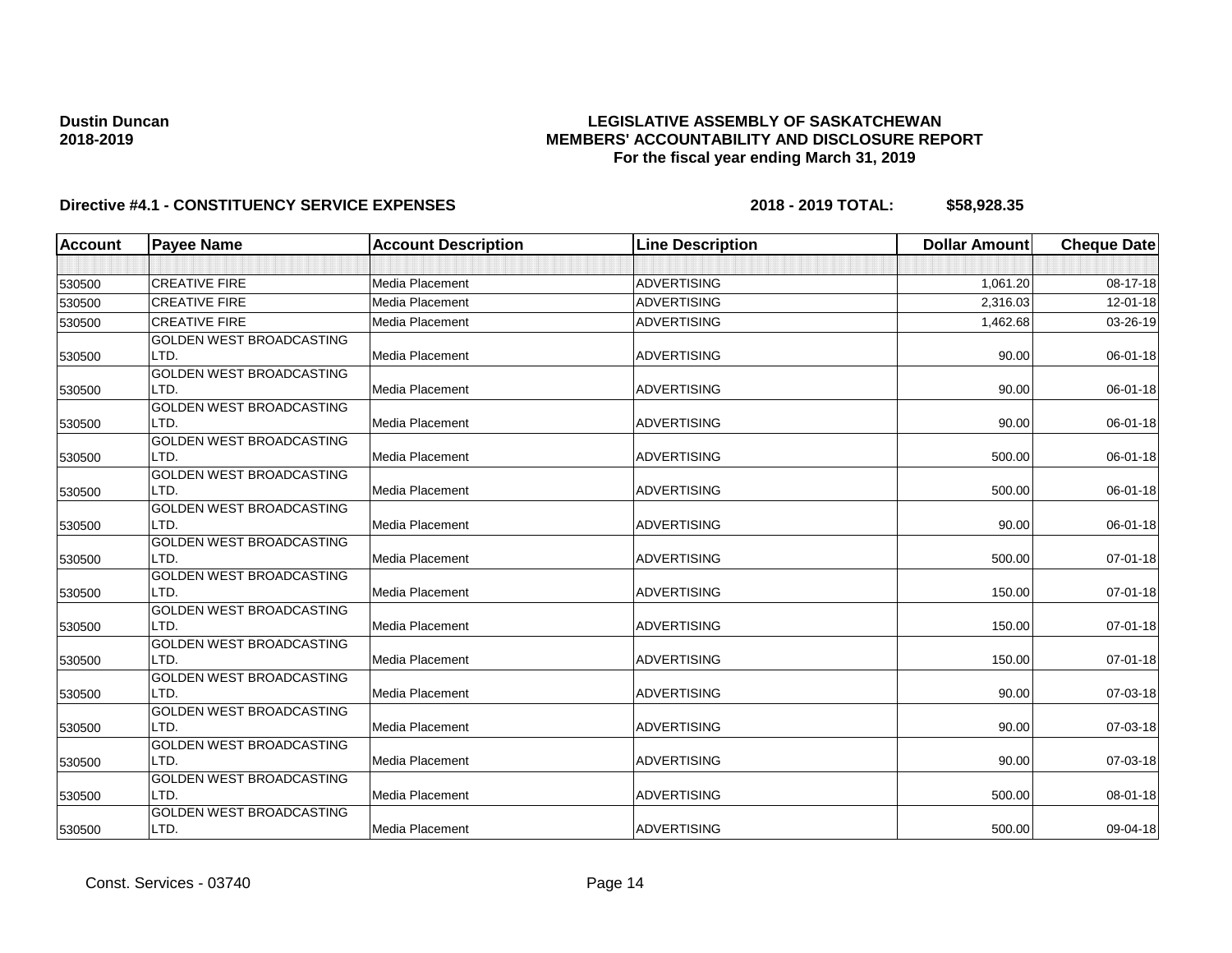## **LEGISLATIVE ASSEMBLY OF SASKATCHEWAN MEMBERS' ACCOUNTABILITY AND DISCLOSURE REPORT For the fiscal year ending March 31, 2019**

| <b>Account</b> | <b>Payee Name</b>                                  | <b>Account Description</b> | <b>Line Description</b> | <b>Dollar Amount</b> | <b>Cheque Date</b> |
|----------------|----------------------------------------------------|----------------------------|-------------------------|----------------------|--------------------|
|                |                                                    |                            |                         |                      |                    |
|                | <b>GOLDEN WEST BROADCASTING</b>                    |                            |                         |                      |                    |
| 530500         | LTD.                                               | <b>Media Placement</b>     | <b>ADVERTISING</b>      | 500.00               | 02-01-19           |
|                | GOLDEN WEST BROADCASTING                           |                            |                         |                      |                    |
| 530500         | LTD.                                               | Media Placement            | <b>ADVERTISING</b>      | 500.00               | 02-01-19           |
|                | <b>GOLDEN WEST BROADCASTING</b>                    |                            |                         |                      |                    |
| 530500         | LTD.                                               | Media Placement            | <b>ADVERTISING</b>      | 500.00               | 02-01-19           |
|                | <b>GOLDEN WEST BROADCASTING</b>                    |                            |                         |                      |                    |
| 530500         | LTD.                                               | Media Placement            | <b>ADVERTISING</b>      | 500.00               | 02-01-19           |
|                | <b>GOLDEN WEST BROADCASTING</b>                    |                            |                         |                      |                    |
| 530500         | LTD.                                               | <b>Media Placement</b>     | <b>ADVERTISING</b>      | 500.00               | $02 - 01 - 19$     |
|                | <b>GOLDEN WEST BROADCASTING</b>                    |                            |                         |                      |                    |
| 530500         | LTD.                                               | Media Placement            | <b>ADVERTISING</b>      | 175.00               | 03-01-19           |
|                | <b>GOLDEN WEST BROADCASTING</b><br>LTD.            | Media Placement            | <b>ADVERTISING</b>      | 167.00               |                    |
| 530500         | <b>GOLDEN WEST BROADCASTING</b>                    |                            |                         |                      | 03-01-19           |
| 530500         | LTD.                                               | Media Placement            | <b>ADVERTISING</b>      | 350.00               | 03-01-19           |
|                | GOLDEN WEST BROADCASTING                           |                            |                         |                      |                    |
| 530500         | LTD.                                               | <b>Media Placement</b>     | <b>ADVERTISING</b>      | 155.00               | 03-01-19           |
|                | GOLDEN WEST BROADCASTING                           |                            |                         |                      |                    |
| 530500         | LTD.                                               | <b>Media Placement</b>     | <b>ADVERTISING</b>      | 589.00               | 03-01-19           |
|                | GOLDEN WEST BROADCASTING                           |                            |                         |                      |                    |
| 530500         | LTD.                                               | <b>Media Placement</b>     | <b>ADVERTISING</b>      | 166.00               | 03-01-19           |
|                | <b>GOLDEN WEST BROADCASTING</b>                    |                            |                         |                      |                    |
| 530500         | LTD.                                               | Media Placement            | <b>ADVERTISING</b>      | 500.00               | 03-01-19           |
|                | <b>GOLDEN WEST BROADCASTING</b>                    |                            |                         |                      |                    |
| 530500         | LTD.                                               | Media Placement            | <b>ADVERTISING</b>      | 167.00               | 03-13-19           |
|                | GOLDEN WEST BROADCASTING                           |                            |                         |                      |                    |
| 530500         | LTD.                                               | <b>Media Placement</b>     | <b>ADVERTISING</b>      | 500.00               | $03-31-19$         |
| 530500         | PNG PRAIRIE NEWSPAPER GROUP Media Placement        |                            | <b>ADVERTISING</b>      | 239.59               | $04 - 11 - 18$     |
| 530500         | <b>PNG PRAIRIE NEWSPAPER GROUP Media Placement</b> |                            | <b>ADVERTISING</b>      | 79.00                | $04 - 11 - 18$     |
| 530500         | PNG PRAIRIE NEWSPAPER GROUP Media Placement        |                            | <b>ADVERTISING</b>      | 99.50                | $04 - 11 - 18$     |
| 530500         | PNG PRAIRIE NEWSPAPER GROUP Media Placement        |                            | <b>ADVERTISING</b>      | 76.44                | $04 - 18 - 18$     |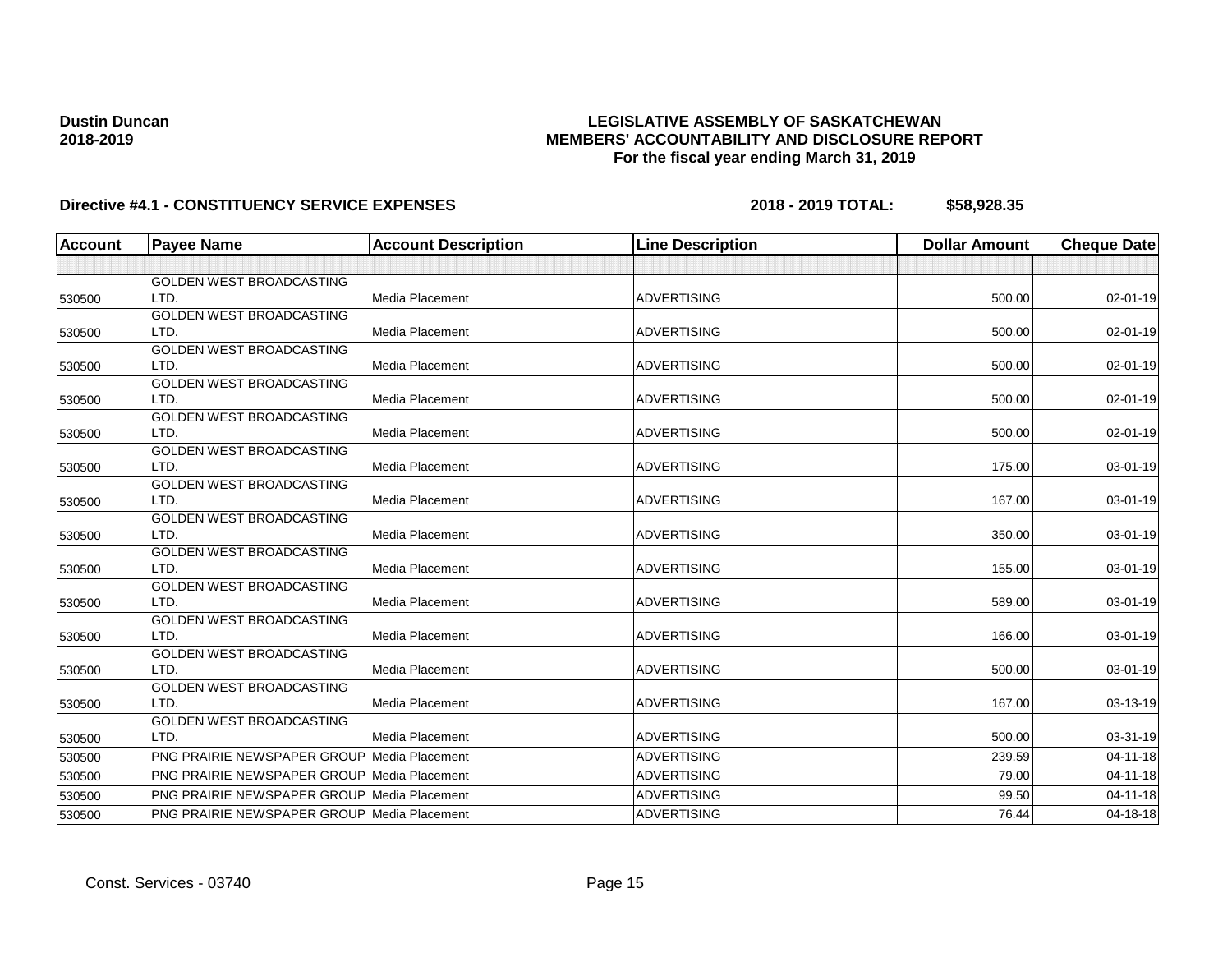## **LEGISLATIVE ASSEMBLY OF SASKATCHEWAN MEMBERS' ACCOUNTABILITY AND DISCLOSURE REPORT For the fiscal year ending March 31, 2019**

| Account | <b>Payee Name</b>                                  | <b>Account Description</b> | <b>Line Description</b> | <b>Dollar Amount</b> | <b>Cheque Date</b> |
|---------|----------------------------------------------------|----------------------------|-------------------------|----------------------|--------------------|
|         |                                                    |                            |                         |                      |                    |
| 530500  | PNG PRAIRIE NEWSPAPER GROUP Media Placement        |                            | <b>ADVERTISING</b>      | 76.44                | 04-18-18           |
| 530500  | <b>PNG PRAIRIE NEWSPAPER GROUP Media Placement</b> |                            | <b>ADVERTISING</b>      | 155.20               | 05-01-18           |
| 530500  | <b>PNG PRAIRIE NEWSPAPER GROUP Media Placement</b> |                            | <b>ADVERTISING</b>      | 76.44                | 05-01-18           |
| 530500  | PNG PRAIRIE NEWSPAPER GROUP Media Placement        |                            | <b>ADVERTISING</b>      | 76.44                | 05-01-18           |
| 530500  | <b>PNG PRAIRIE NEWSPAPER GROUP Media Placement</b> |                            | <b>ADVERTISING</b>      | 76.44                | 05-16-18           |
| 530500  | <b>PNG PRAIRIE NEWSPAPER GROUP Media Placement</b> |                            | <b>ADVERTISING</b>      | 76.44                | 05-16-18           |
| 530500  | <b>PNG PRAIRIE NEWSPAPER GROUP Media Placement</b> |                            | <b>ADVERTISING</b>      | 76.44                | 06-01-18           |
| 530500  | <b>PNG PRAIRIE NEWSPAPER GROUP Media Placement</b> |                            | <b>ADVERTISING</b>      | 76.44                | 06-01-18           |
| 530500  | <b>PNG PRAIRIE NEWSPAPER GROUP Media Placement</b> |                            | <b>ADVERTISING</b>      | 159.00               | 06-01-18           |
| 530500  | <b>PNG PRAIRIE NEWSPAPER GROUP Media Placement</b> |                            | <b>ADVERTISING</b>      | 239.59               | 06-13-18           |
| 530500  | <b>PNG PRAIRIE NEWSPAPER GROUP Media Placement</b> |                            | <b>ADVERTISING</b>      | 76.44                | 06-13-18           |
| 530500  | <b>PNG PRAIRIE NEWSPAPER GROUP Media Placement</b> |                            | <b>ADVERTISING</b>      | 76.44                | 06-13-18           |
| 530500  | <b>PNG PRAIRIE NEWSPAPER GROUP Media Placement</b> |                            | <b>ADVERTISING</b>      | 119.00               | 07-01-18           |
| 530500  | <b>PNG PRAIRIE NEWSPAPER GROUP Media Placement</b> |                            | <b>ADVERTISING</b>      | 59.50                | 07-01-18           |
| 530500  | <b>PNG PRAIRIE NEWSPAPER GROUP Media Placement</b> |                            | <b>ADVERTISING</b>      | 76.44                | 07-01-18           |
| 530500  | <b>PNG PRAIRIE NEWSPAPER GROUP Media Placement</b> |                            | <b>ADVERTISING</b>      | 155.20               | 07-01-18           |
| 530500  | <b>PNG PRAIRIE NEWSPAPER GROUP Media Placement</b> |                            | <b>ADVERTISING</b>      | 76.44                | 07-01-18           |
| 530500  | <b>PNG PRAIRIE NEWSPAPER GROUP Media Placement</b> |                            | <b>ADVERTISING</b>      | 76.44                | $07 - 11 - 18$     |
| 530500  | <b>PNG PRAIRIE NEWSPAPER GROUP Media Placement</b> |                            | <b>ADVERTISING</b>      | 76.44                | $07 - 11 - 18$     |
| 530500  | <b>PNG PRAIRIE NEWSPAPER GROUP Media Placement</b> |                            | <b>ADVERTISING</b>      | 239.59               | $07 - 11 - 18$     |
| 530500  | <b>PNG PRAIRIE NEWSPAPER GROUP Media Placement</b> |                            | <b>ADVERTISING</b>      | 76.44                | 08-01-18           |
| 530500  | <b>PNG PRAIRIE NEWSPAPER GROUP Media Placement</b> |                            | <b>ADVERTISING</b>      | 76.44                | 08-01-18           |
| 530500  | <b>PNG PRAIRIE NEWSPAPER GROUP Media Placement</b> |                            | <b>ADVERTISING</b>      | 69.00                | 08-08-18           |
| 530500  | <b>PNG PRAIRIE NEWSPAPER GROUP Media Placement</b> |                            | <b>ADVERTISING</b>      | 76.44                | 08-08-18           |
| 530500  | <b>PNG PRAIRIE NEWSPAPER GROUP Media Placement</b> |                            | <b>ADVERTISING</b>      | 76.44                | 08-08-18           |
| 530500  | <b>PNG PRAIRIE NEWSPAPER GROUP Media Placement</b> |                            | <b>ADVERTISING</b>      | 76.44                | 08-22-18           |
| 530500  | <b>PNG PRAIRIE NEWSPAPER GROUP Media Placement</b> |                            | <b>ADVERTISING</b>      | 76.44                | 08-22-18           |
| 530500  | <b>PNG PRAIRIE NEWSPAPER GROUP Media Placement</b> |                            | <b>ADVERTISING</b>      | 155.20               | 09-01-18           |
| 530500  | PNG PRAIRIE NEWSPAPER GROUP Media Placement        |                            | <b>ADVERTISING</b>      | 76.44                | 09-01-18           |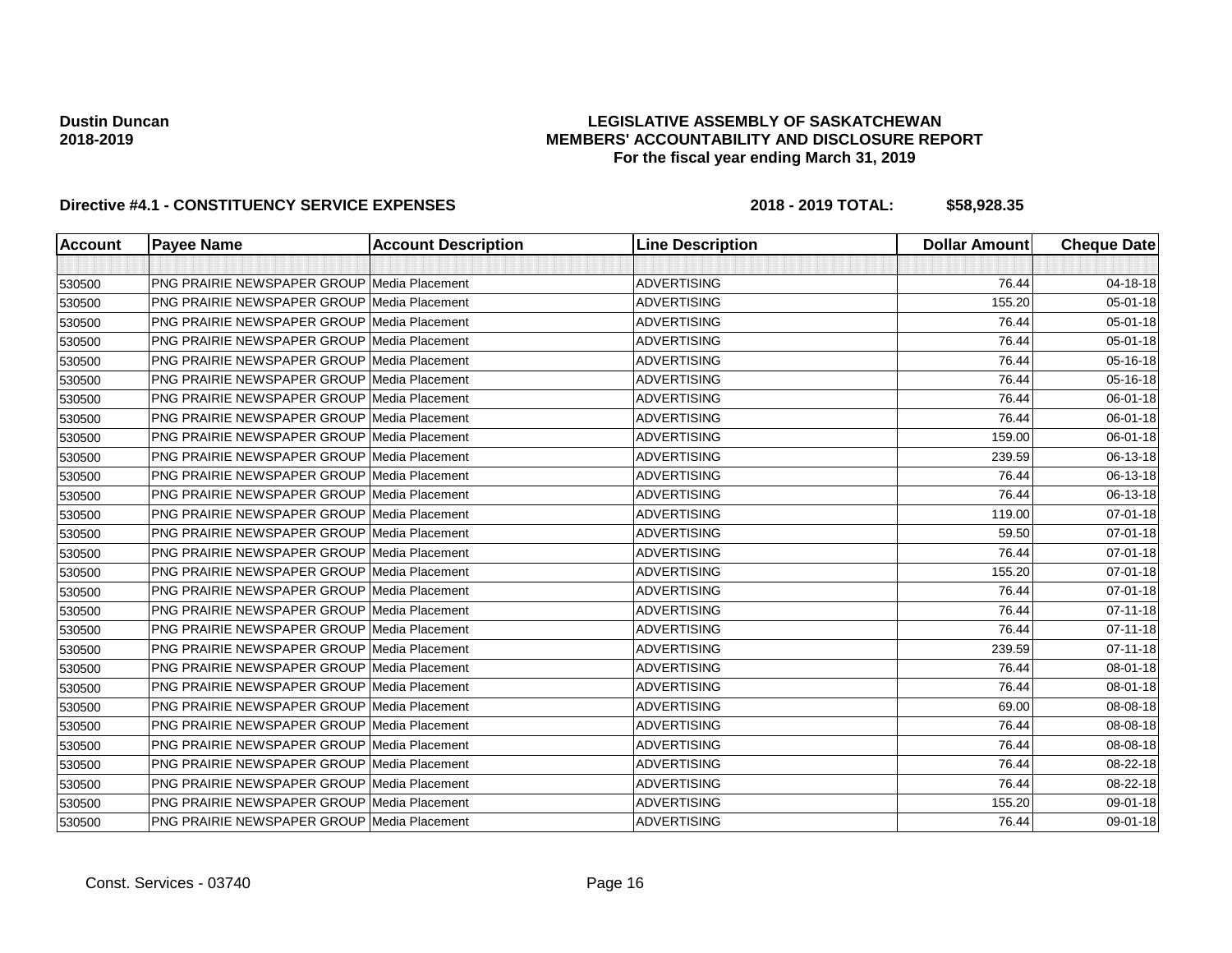## **LEGISLATIVE ASSEMBLY OF SASKATCHEWAN MEMBERS' ACCOUNTABILITY AND DISCLOSURE REPORT For the fiscal year ending March 31, 2019**

| <b>Account</b> | <b>Payee Name</b>                                  | <b>Account Description</b> | <b>Line Description</b> | <b>Dollar Amount</b> | <b>Cheque Date</b> |
|----------------|----------------------------------------------------|----------------------------|-------------------------|----------------------|--------------------|
|                |                                                    |                            |                         |                      |                    |
| 530500         | <b>PNG PRAIRIE NEWSPAPER GROUP Media Placement</b> |                            | <b>ADVERTISING</b>      | 49.00                | 09-01-18           |
| 530500         | <b>PNG PRAIRIE NEWSPAPER GROUP Media Placement</b> |                            | <b>ADVERTISING</b>      | 76.44                | 09-01-18           |
| 530500         | PNG PRAIRIE NEWSPAPER GROUP Media Placement        |                            | <b>ADVERTISING</b>      | 114.50               | $10 - 01 - 18$     |
| 530500         | <b>PNG PRAIRIE NEWSPAPER GROUP Media Placement</b> |                            | <b>ADVERTISING</b>      | 76.44                | $10 - 01 - 18$     |
| 530500         | <b>PNG PRAIRIE NEWSPAPER GROUP Media Placement</b> |                            | <b>ADVERTISING</b>      | 76.44                | $10 - 01 - 18$     |
| 530500         | PNG PRAIRIE NEWSPAPER GROUP Media Placement        |                            | <b>ADVERTISING</b>      | 62.50                | $10 - 01 - 18$     |
| 530500         | <b>PNG PRAIRIE NEWSPAPER GROUP Media Placement</b> |                            | <b>ADVERTISING</b>      | 300.00               | $10 - 01 - 18$     |
| 530500         | <b>PNG PRAIRIE NEWSPAPER GROUP Media Placement</b> |                            | <b>ADVERTISING</b>      | 114.50               | $10 - 01 - 18$     |
| 530500         | <b>PNG PRAIRIE NEWSPAPER GROUP Media Placement</b> |                            | <b>ADVERTISING</b>      | 76.44                | $10 - 01 - 18$     |
| 530500         | <b>PNG PRAIRIE NEWSPAPER GROUP Media Placement</b> |                            | <b>ADVERTISING</b>      | 76.44                | $10 - 01 - 18$     |
| 530500         | <b>PNG PRAIRIE NEWSPAPER GROUP Media Placement</b> |                            | <b>ADVERTISING</b>      | 62.50                | 10-04-18           |
| 530500         | <b>PNG PRAIRIE NEWSPAPER GROUP Media Placement</b> |                            | <b>ADVERTISING</b>      | 69.00                | 10-10-18           |
| 530500         | <b>PNG PRAIRIE NEWSPAPER GROUP Media Placement</b> |                            | <b>ADVERTISING</b>      | 239.59               | 10-10-18           |
| 530500         | <b>PNG PRAIRIE NEWSPAPER GROUP Media Placement</b> |                            | <b>ADVERTISING</b>      | 76.44                | 10-17-18           |
| 530500         | <b>PNG PRAIRIE NEWSPAPER GROUP Media Placement</b> |                            | <b>ADVERTISING</b>      | 76.44                | 10-17-18           |
| 530500         | <b>PNG PRAIRIE NEWSPAPER GROUP Media Placement</b> |                            | <b>ADVERTISING</b>      | 59.50                | 10-17-18           |
| 530500         | <b>PNG PRAIRIE NEWSPAPER GROUP Media Placement</b> |                            | <b>ADVERTISING</b>      | 59.50                | 10-17-18           |
| 530500         | <b>PNG PRAIRIE NEWSPAPER GROUP Media Placement</b> |                            | <b>ADVERTISING</b>      | 155.20               | $11-01-18$         |
| 530500         | <b>PNG PRAIRIE NEWSPAPER GROUP Media Placement</b> |                            | <b>ADVERTISING</b>      | 76.44                | $11-01-18$         |
| 530500         | <b>PNG PRAIRIE NEWSPAPER GROUP Media Placement</b> |                            | <b>ADVERTISING</b>      | 76.44                | $11-01-18$         |
| 530500         | <b>PNG PRAIRIE NEWSPAPER GROUP Media Placement</b> |                            | <b>ADVERTISING</b>      | 104.50               | $11-01-18$         |
| 530500         | <b>PNG PRAIRIE NEWSPAPER GROUP Media Placement</b> |                            | <b>ADVERTISING</b>      | 104.50               | 11-07-18           |
| 530500         | <b>PNG PRAIRIE NEWSPAPER GROUP Media Placement</b> |                            | <b>ADVERTISING</b>      | 124.50               | $11 - 14 - 18$     |
| 530500         | PNG PRAIRIE NEWSPAPER GROUP Media Placement        |                            | <b>ADVERTISING</b>      | 76.44                | $11 - 14 - 18$     |
| 530500         | <b>PNG PRAIRIE NEWSPAPER GROUP Media Placement</b> |                            | <b>ADVERTISING</b>      | 124.50               | $11 - 14 - 18$     |
| 530500         | <b>PNG PRAIRIE NEWSPAPER GROUP Media Placement</b> |                            | <b>ADVERTISING</b>      | 139.00               | $11 - 14 - 18$     |
| 530500         | <b>PNG PRAIRIE NEWSPAPER GROUP Media Placement</b> |                            | <b>ADVERTISING</b>      | 76.44                | $11 - 14 - 18$     |
| 530500         | <b>PNG PRAIRIE NEWSPAPER GROUP Media Placement</b> |                            | <b>ADVERTISING</b>      | 24.75                | 12-01-18           |
| 530500         | PNG PRAIRIE NEWSPAPER GROUP Media Placement        |                            | <b>ADVERTISING</b>      | 24.75                | 12-01-18           |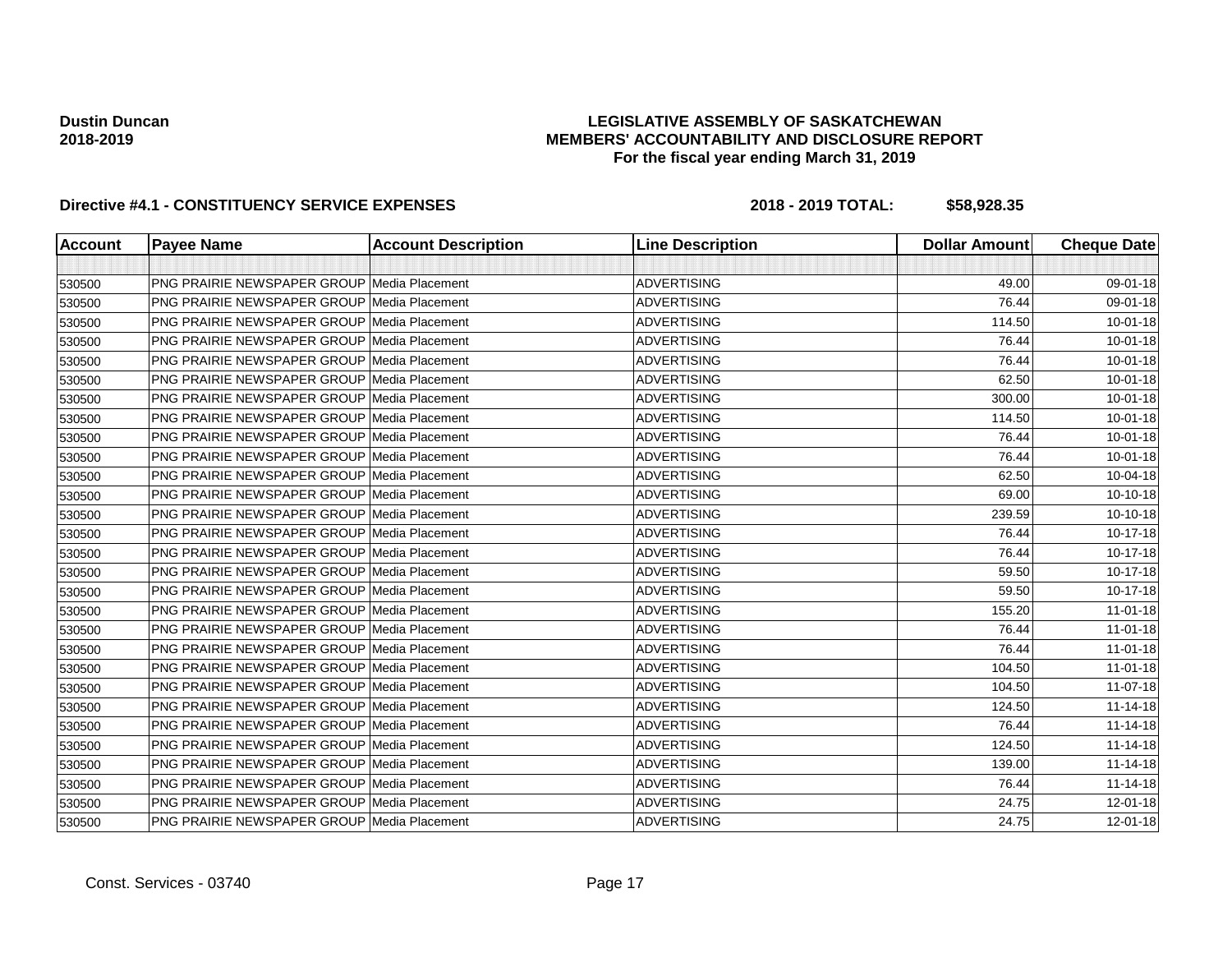## **LEGISLATIVE ASSEMBLY OF SASKATCHEWAN MEMBERS' ACCOUNTABILITY AND DISCLOSURE REPORT For the fiscal year ending March 31, 2019**

| <b>Account</b> | <b>Payee Name</b>                                  | <b>Account Description</b> | <b>Line Description</b> | <b>Dollar Amount</b> | <b>Cheque Date</b> |
|----------------|----------------------------------------------------|----------------------------|-------------------------|----------------------|--------------------|
|                |                                                    |                            |                         |                      |                    |
| 530500         | <b>PNG PRAIRIE NEWSPAPER GROUP Media Placement</b> |                            | <b>ADVERTISING</b>      | 76.44                | 12-01-18           |
| 530500         | <b>PNG PRAIRIE NEWSPAPER GROUP Media Placement</b> |                            | <b>ADVERTISING</b>      | 76.44                | 12-05-18           |
| 530500         | <b>PNG PRAIRIE NEWSPAPER GROUP Media Placement</b> |                            | <b>ADVERTISING</b>      | 76.44                | 12-12-18           |
| 530500         | <b>PNG PRAIRIE NEWSPAPER GROUP Media Placement</b> |                            | <b>ADVERTISING</b>      | 239.59               | 12-12-18           |
| 530500         | <b>PNG PRAIRIE NEWSPAPER GROUP Media Placement</b> |                            | <b>ADVERTISING</b>      | 76.44                | 12-12-18           |
| 530500         | PNG PRAIRIE NEWSPAPER GROUP Media Placement        |                            | <b>ADVERTISING</b>      | 155.00               | 12-12-18           |
| 530500         | <b>PNG PRAIRIE NEWSPAPER GROUP Media Placement</b> |                            | <b>ADVERTISING</b>      | 76.44                | $01 - 01 - 19$     |
| 530500         | <b>PNG PRAIRIE NEWSPAPER GROUP Media Placement</b> |                            | <b>ADVERTISING</b>      | 24.75                | $01 - 01 - 19$     |
| 530500         | <b>PNG PRAIRIE NEWSPAPER GROUP Media Placement</b> |                            | <b>ADVERTISING</b>      | 199.50               | $01 - 01 - 19$     |
| 530500         | <b>PNG PRAIRIE NEWSPAPER GROUP Media Placement</b> |                            | <b>ADVERTISING</b>      | 155.20               | $01 - 01 - 19$     |
| 530500         | <b>PNG PRAIRIE NEWSPAPER GROUP Media Placement</b> |                            | <b>ADVERTISING</b>      | 24.75                | 01-03-19           |
| 530500         | <b>PNG PRAIRIE NEWSPAPER GROUP Media Placement</b> |                            | <b>ADVERTISING</b>      | 78.12                | 01-09-19           |
| 530500         | <b>PNG PRAIRIE NEWSPAPER GROUP Media Placement</b> |                            | <b>ADVERTISING</b>      | 78.12                | 01-09-19           |
| 530500         | <b>PNG PRAIRIE NEWSPAPER GROUP Media Placement</b> |                            | <b>ADVERTISING</b>      | 239.59               | 01-09-19           |
| 530500         | <b>PNG PRAIRIE NEWSPAPER GROUP Media Placement</b> |                            | <b>ADVERTISING</b>      | 76.44                | 02-01-19           |
| 530500         | <b>PNG PRAIRIE NEWSPAPER GROUP Media Placement</b> |                            | <b>ADVERTISING</b>      | 24.75                | 02-01-19           |
| 530500         | PNG PRAIRIE NEWSPAPER GROUP Media Placement        |                            | <b>ADVERTISING</b>      | 78.12                | 02-01-19           |
| 530500         | <b>PNG PRAIRIE NEWSPAPER GROUP Media Placement</b> |                            | <b>ADVERTISING</b>      | 199.50               | 02-01-19           |
| 530500         | <b>PNG PRAIRIE NEWSPAPER GROUP Media Placement</b> |                            | <b>ADVERTISING</b>      | 239.59               | 02-01-19           |
| 530500         | <b>PNG PRAIRIE NEWSPAPER GROUP Media Placement</b> |                            | <b>ADVERTISING</b>      | 24.75                | 02-01-19           |
| 530500         | <b>PNG PRAIRIE NEWSPAPER GROUP Media Placement</b> |                            | <b>ADVERTISING</b>      | 78.12                | 02-01-19           |
| 530500         | <b>PNG PRAIRIE NEWSPAPER GROUP Media Placement</b> |                            | <b>ADVERTISING</b>      | 78.12                | 02-01-19           |
| 530500         | <b>PNG PRAIRIE NEWSPAPER GROUP Media Placement</b> |                            | <b>ADVERTISING</b>      | 78.12                | 02-20-19           |
| 530500         | <b>PNG PRAIRIE NEWSPAPER GROUP Media Placement</b> |                            | <b>ADVERTISING</b>      | 78.12                | 02-20-19           |
| 530500         | <b>PNG PRAIRIE NEWSPAPER GROUP Media Placement</b> |                            | <b>ADVERTISING</b>      | 249.00               | 03-01-19           |
| 530500         | <b>PNG PRAIRIE NEWSPAPER GROUP Media Placement</b> |                            | <b>ADVERTISING</b>      | 78.12                | 03-01-19           |
| 530500         | <b>PNG PRAIRIE NEWSPAPER GROUP Media Placement</b> |                            | <b>ADVERTISING</b>      | 78.12                | 03-01-19           |
| 530500         | <b>PNG PRAIRIE NEWSPAPER GROUP Media Placement</b> |                            | <b>ADVERTISING</b>      | 239.59               | 03-01-19           |
| 530500         | PNG PRAIRIE NEWSPAPER GROUP Media Placement        |                            | <b>ADVERTISING</b>      | 78.12                | 03-01-19           |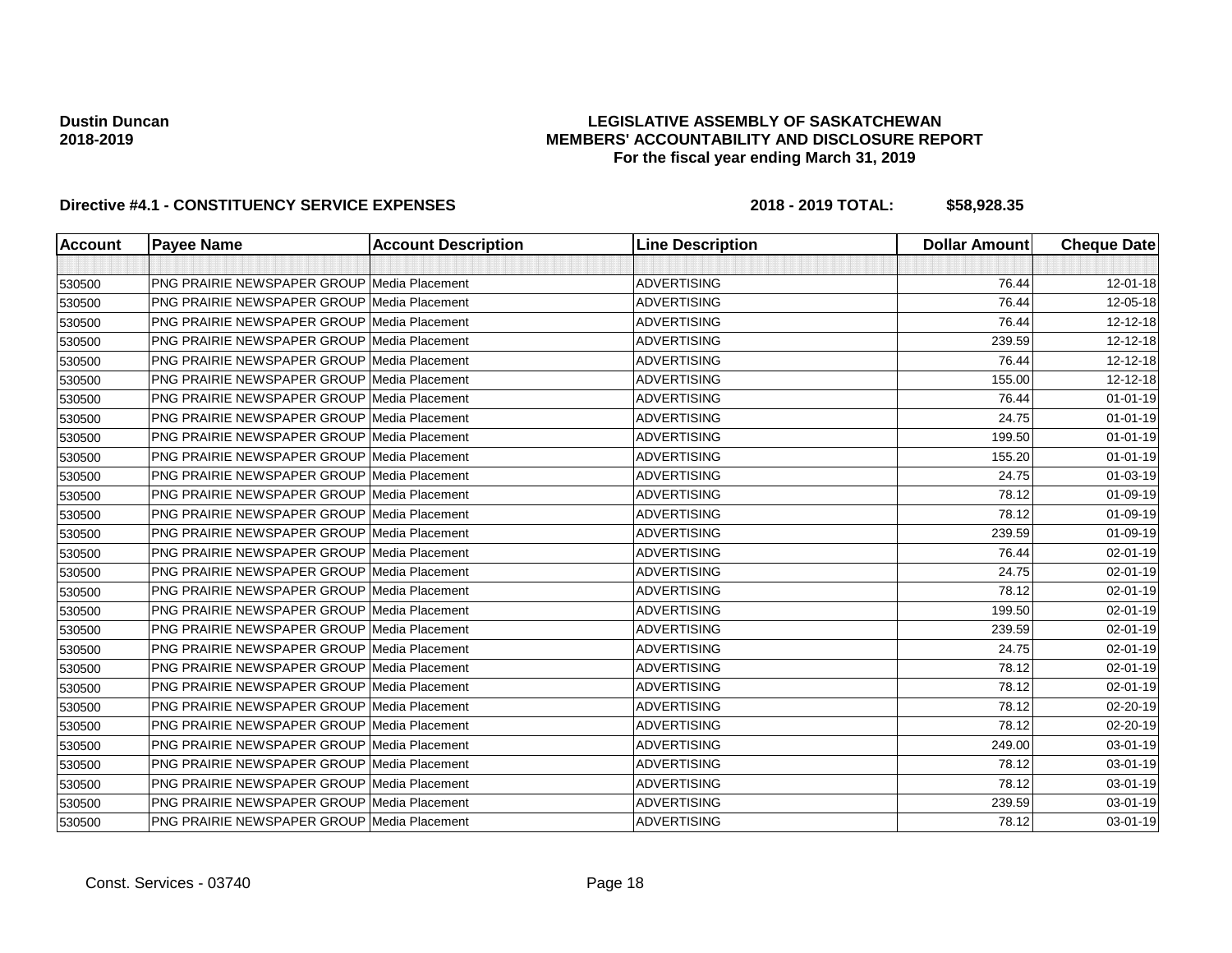## **LEGISLATIVE ASSEMBLY OF SASKATCHEWAN MEMBERS' ACCOUNTABILITY AND DISCLOSURE REPORT For the fiscal year ending March 31, 2019**

| <b>Account</b> | <b>Payee Name</b>                                      | <b>Account Description</b>                                        | <b>Line Description</b>            | <b>Dollar Amount</b> | <b>Cheque Date</b> |
|----------------|--------------------------------------------------------|-------------------------------------------------------------------|------------------------------------|----------------------|--------------------|
|                |                                                        |                                                                   |                                    |                      |                    |
| 530500         | PNG PRAIRIE NEWSPAPER GROUP Media Placement            |                                                                   | <b>ADVERTISING</b>                 | 239.59               | 03-13-19           |
| 530500         | PNG PRAIRIE NEWSPAPER GROUP Media Placement            |                                                                   | <b>ADVERTISING</b>                 | 78.12                | 03-20-19           |
| 530500         | <b>PNG PRAIRIE NEWSPAPER GROUP Media Placement</b>     |                                                                   | <b>ADVERTISING</b>                 | 78.12                | 03-20-19           |
| 530500         | <b>PNG PRAIRIE NEWSPAPER GROUP Media Placement</b>     |                                                                   | <b>ADVERTISING</b>                 | 155.20               | 03-27-19           |
| 530500         | <b>PNG PRAIRIE NEWSPAPER GROUP Media Placement</b>     |                                                                   | <b>ADVERTISING</b>                 | 78.12                | 03-31-19           |
| 530500         | <b>PNG PRAIRIE NEWSPAPER GROUP Media Placement</b>     |                                                                   | <b>ADVERTISING</b>                 | 78.12                | 03-31-19           |
| 530500         | <b>PNG PRAIRIE NEWSPAPER GROUP Media Placement</b>     |                                                                   | <b>ADVERTISING</b>                 | 99.50                | 03-31-19           |
| 530500         | <b>REFINED WEYBURN</b>                                 | Media Placement                                                   | <b>ADVERTISING</b>                 | 650.00               | 12-01-18           |
| 530500         | <b>REFINED WEYBURN</b>                                 | Media Placement                                                   | <b>ADVERTISING</b>                 | 400.00               | 03-01-19           |
| 530500         | <b>WEYBURN GOLF CLUB</b>                               | Media Placement                                                   | <b>ADVERTISING</b>                 | 476.19               | 05-08-18           |
| 530500         | <b>WEYBURN GOLF CLUB</b>                               | Media Placement                                                   | <b>ADVERTISING</b>                 | 476.19               | $01 - 10 - 19$     |
| 530500         | <b>WEYBURN REGIONAL ECONOMIC</b><br><b>DEVELOPMENT</b> | Media Placement                                                   | <b>ADVERTISING</b>                 | 250.00               | $04 - 01 - 18$     |
| 530500         | <b>WEYBURN SENIOR BEAVERS</b><br><b>BASEBALL</b>       | Media Placement                                                   | <b>ADVERTISING</b>                 | 1.050.00             | $05 - 01 - 18$     |
| 530500         | YELLOW PAGES GROUP                                     | Media Placement                                                   | <b>ADVERTISING</b>                 | 190.80               | $05 - 01 - 18$     |
| 530900         | <b>CORPORATE EXPRESS</b>                               | <b>Promotional Items</b>                                          | <b>SASK FLAG PINS</b>              | 197.88               | $10 - 01 - 18$     |
| 530900         | <b>CORPORATE EXPRESS</b>                               | <b>Promotional Items</b>                                          | PROMOTIONAL ITEMS                  | 100.37               | $11 - 14 - 18$     |
| 542000         | SWEDBURG, MARCIE D.                                    | Travel                                                            | CA TRAVEL MAY 30 2018              | 14.00                | 06-01-18           |
| 543201         | LEGISLATIVE FOOD SERVICE                               | Deputy Minister/Ministry Head Business<br>Expenses - Refreshments | <b>STUDENT DRINKS</b>              | 21.20                | $06 - 01 - 18$     |
| 550100         | PNG PRAIRIE NEWSPAPER GROUP                            | <b>Printed Forms</b>                                              | <b>BUSINESS CARDS</b>              | 50.72                | $11 - 15 - 18$     |
| 550102         | WEYBURN REVIEW (1987) LTD.                             | Letterhead, Envelopes, Business Cards, etc.                       | <b>ENVELOPES</b>                   | 219.74               | 04-06-18           |
| 550200         | <b>PNG PRAIRIE NEWSPAPER GROUP</b>                     | Books, Mags and Ref Materials                                     | <b>SUBSCRIPTION</b>                | 31.43                | 12-06-18           |
| 555000         | <b>CORPORATE EXPRESS</b>                               | Other Material and Supplies                                       | <b>OFFICE SUPPLIES</b>             | 40.81                | 05-04-18           |
| 555000         | DUNCAN, DUSTIN E.                                      | Other Material and Supplies                                       | <b>REIMB: MISC OFFICE SUPPLIES</b> | 27.00                | 05-08-18           |
| 555000         | DUNCAN, DUSTIN E.                                      | Other Material and Supplies                                       | <b>REIMB: MISC OFFICE SUPPLIES</b> | 18.85                | 06-01-18           |
| 555000         | DUNCAN, DUSTIN E.                                      | Other Material and Supplies                                       | <b>REIMB: MISC OFFICE SUPPLIES</b> | 7.95                 | 06-01-18           |
| 555000         | DUNCAN, DUSTIN E.                                      | <b>Other Material and Supplies</b>                                | <b>REIMB: MISC OFFICE SUPPLIES</b> | 33.10                | 06-01-18           |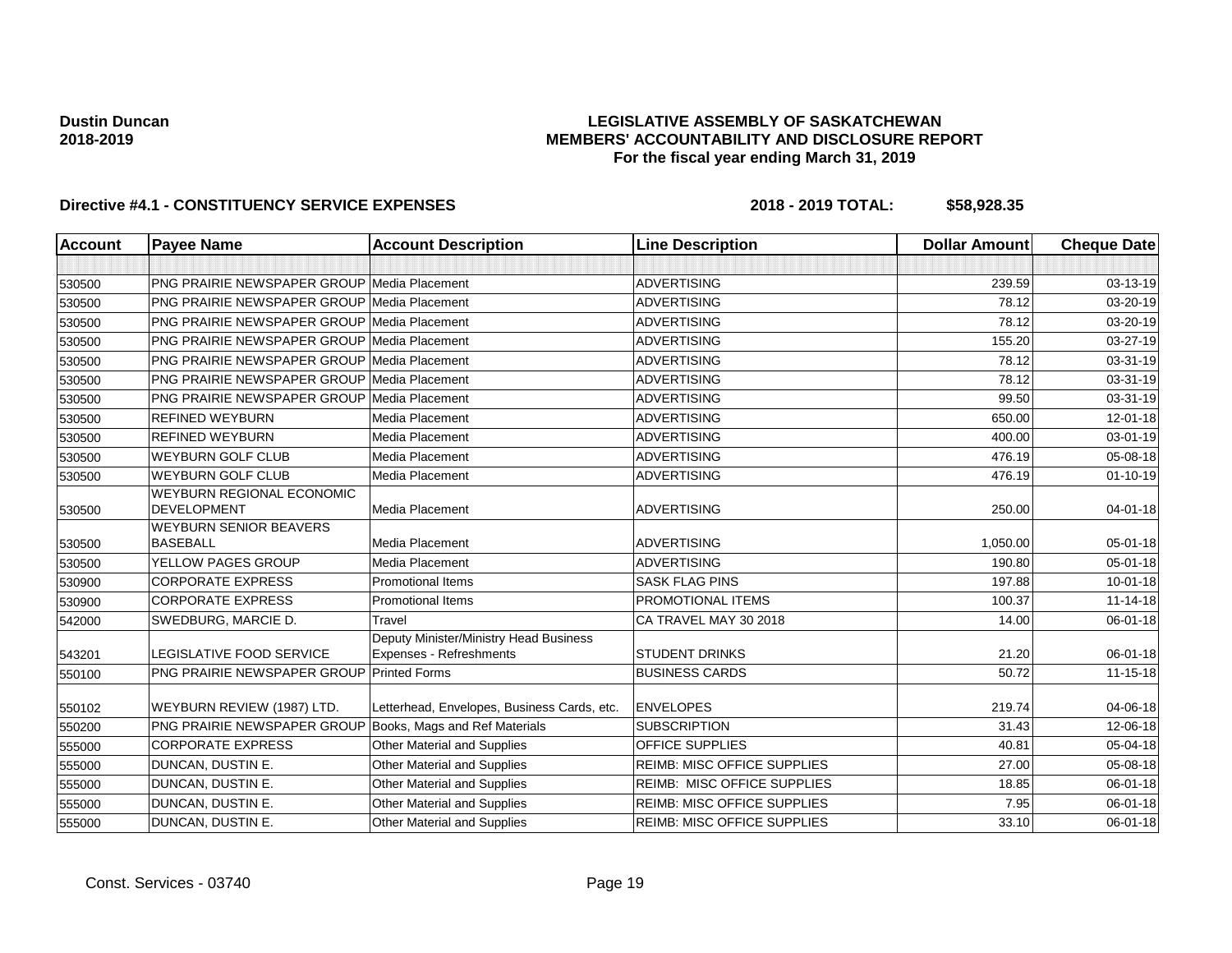## **LEGISLATIVE ASSEMBLY OF SASKATCHEWAN MEMBERS' ACCOUNTABILITY AND DISCLOSURE REPORT For the fiscal year ending March 31, 2019**

| <b>Account</b> | <b>Payee Name</b>                                              | <b>Account Description</b>         | <b>Line Description</b>            | <b>Dollar Amountl</b> | <b>Cheque Date</b> |
|----------------|----------------------------------------------------------------|------------------------------------|------------------------------------|-----------------------|--------------------|
|                |                                                                |                                    |                                    |                       |                    |
| 555000         | DUNCAN, DUSTIN E.                                              | Other Material and Supplies        | <b>REIMB: MISC OFFICE SUPPLIES</b> | 11.75                 | 07-01-18           |
| 555000         | DUNCAN, DUSTIN E.                                              | Other Material and Supplies        | <b>REIMB: MISC OFFICE SUPPLIES</b> | 20.00                 | 08-02-18           |
| 555000         | DUNCAN, DUSTIN E.                                              | Other Material and Supplies        | REIMB: MISC OFFICE SUPPLIES        | 12.00                 | 08-09-18           |
| 555000         | DUNCAN, DUSTIN E.                                              | Other Material and Supplies        | <b>REIMB: MISC OFFICE SUPPLIES</b> | 6.65                  | 08-10-18           |
| 555000         | DUNCAN, DUSTIN E.                                              | Other Material and Supplies        | <b>REIMB: MISC OFFICE SUPPLIES</b> | 22.15                 | 08-29-18           |
| 555000         | DUNCAN, DUSTIN E.                                              | Other Material and Supplies        | <b>REIMB: PRINTER INK</b>          | 12.20                 | 09-01-18           |
| 555000         | DUNCAN, DUSTIN E.                                              | Other Material and Supplies        | <b>REIMB: MISC OFFICE SUPPLIES</b> | 19.00                 | $10 - 01 - 18$     |
| 555000         | DUNCAN, DUSTIN E.                                              | Other Material and Supplies        | <b>REIMB: MISC OFFICE SUPPLIES</b> | 29.00                 | 10-19-18           |
| 555000         | DUNCAN, DUSTIN E.                                              | Other Material and Supplies        | <b>REIMB: MISC OFFICE SUPPLIES</b> | 32.63                 | $12 - 01 - 18$     |
| 555000         | DUNCAN, DUSTIN E.                                              | Other Material and Supplies        | <b>REIMB: MISC OFFICE SUPPLIES</b> | 3.00                  | $12 - 01 - 18$     |
| 555000         | DUNCAN, DUSTIN E.                                              | Other Material and Supplies        | <b>REIMB: MISC OFFICE SUPPLIES</b> | 15.51                 | 02-01-19           |
| 555000         | DUNCAN, DUSTIN E.                                              | <b>Other Material and Supplies</b> | <b>REIMB: MISC OFFICE SUPPLIES</b> | 74.15                 | 03-01-19           |
| 555000         | DUNCAN, DUSTIN E.                                              | Other Material and Supplies        | <b>REIMB: MISC OFFICE SUPPLIES</b> | 58.78                 | 03-01-19           |
| 555000         | DUNCAN, DUSTIN E.                                              | Other Material and Supplies        | <b>REIMB: WATER</b>                | 6.00                  | 03-05-19           |
| 555000         | DUNCAN, DUSTIN E.                                              | Other Material and Supplies        | <b>REIMB: MISC OFFICE SUPPLIES</b> | 74.31                 | 03-20-19           |
| 555000         | <b>PNG PRAIRIE NEWSPAPER GROUP Other Material and Supplies</b> |                                    | <b>COPIER PAPER</b>                | 79.08                 | $01 - 01 - 19$     |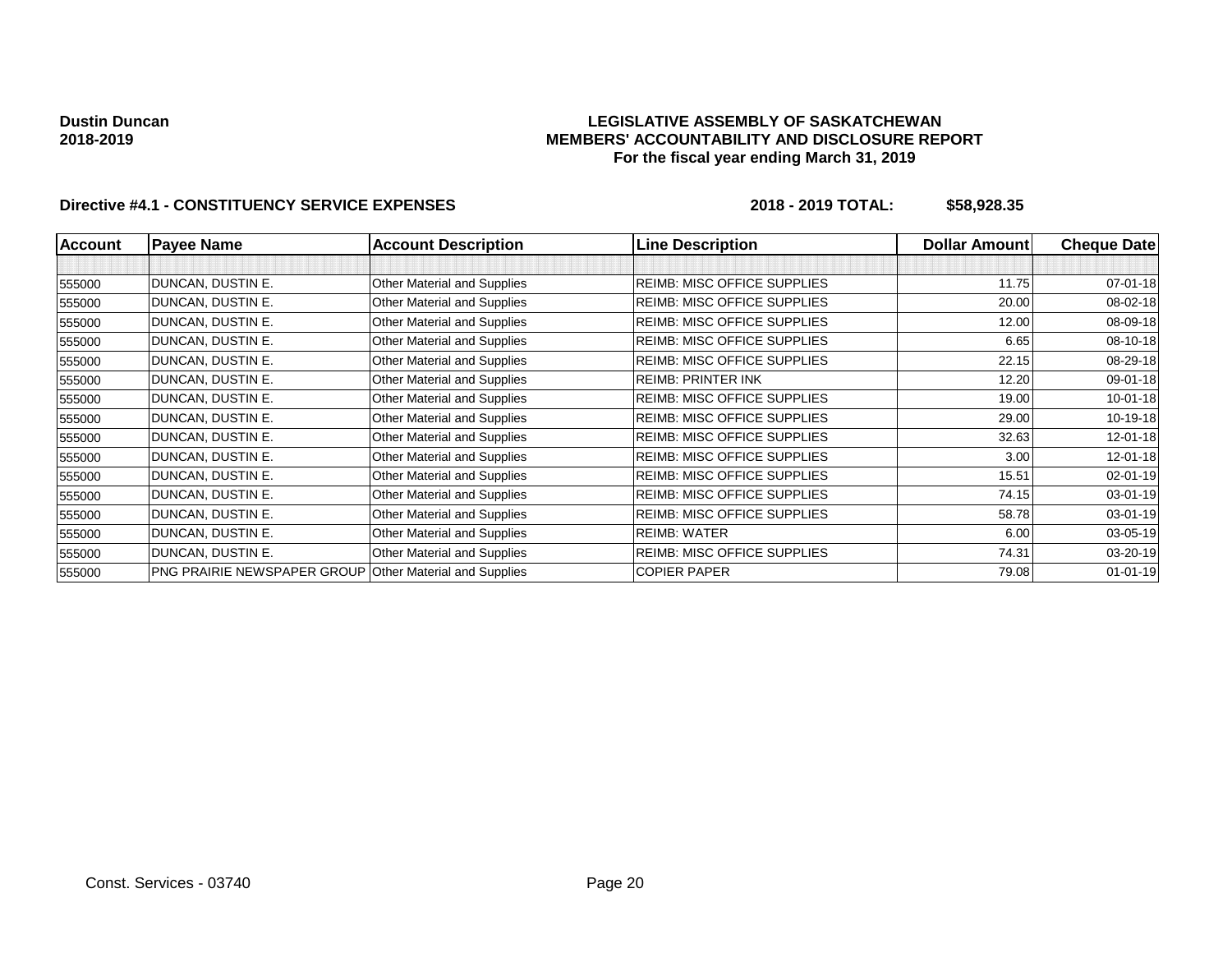## **LEGISLATIVE ASSEMBLY OF SASKATCHEWAN MEMBERS' ACCOUNTABILITY AND DISCLOSURE REPORT For the fiscal year ending March 31, 2019**

| <b>Account</b> | <b>Payee Name</b>  | <b>Account Description</b>                    | <b>Dollar Amount</b> | <b>Cheque Date</b> |
|----------------|--------------------|-----------------------------------------------|----------------------|--------------------|
|                |                    |                                               |                      |                    |
| 513000         | SWEDBURG, MARCIE D | Out-of-Scope Permanent                        | 2,177.57             | 04-24-18           |
| 513000         | SWEDBURG, MARCIE D | Out-of-Scope Permanent                        | 2,177.57             | 05-08-18           |
| 513000         | SWEDBURG, MARCIE D | Out-of-Scope Permanent                        | 2,177.57             | 05-23-18           |
| 513000         | SWEDBURG, MARCIE D | Out-of-Scope Permanent                        | 2,177.57             | 06-05-18           |
| 513000         | SWEDBURG, MARCIE D | Out-of-Scope Permanent                        | 2,177.57             | 06-13-18           |
| 513000         | SWEDBURG, MARCIE D | Out-of-Scope Permanent                        | 2,177.57             | 06-27-18           |
| 513000         | SWEDBURG, MARCIE D | Out-of-Scope Permanent                        | 2177.57              | $07 - 11 - 18$     |
| 513000         | SWEDBURG, MARCIE D | Out-of-Scope Permanent                        | 2177.57              | $07 - 25 - 18$     |
| 513000         | SWEDBURG, MARCIE D | Out-of-Scope Permanent                        | 2,177.57             | 08-08-18           |
| 513000         | SWEDBURG, MARCIE D | Out-of-Scope Permanent                        | 2177.57              | 08-22-18           |
| 513000         | SWEDBURG, MARCIE D | Out-of-Scope Permanent                        | 2177.57              | 09-05-18           |
| 513000         | SWEDBURG, MARCIE D | Out-of-Scope Permanent                        | 2,177.57             | 09-19-18           |
| 513000         | SWEDBURG, MARCIE D | Out-of-Scope Permanent                        | 2,177.57             | 10-03-18           |
| 513000         | SWEDBURG, MARCIE D | Out-of-Scope Permanent                        | 2177.57              | 10-17-18           |
| 513000         | SWEDBURG, MARCIE D | Out-of-Scope Permanent                        | 2,177.57             | $11-01-18$         |
| 513000         | SWEDBURG, MARCIE D | Out-of-Scope Permanent                        | 2,177.57             | $11 - 14 - 18$     |
| 513000         | SWEDBURG, MARCIE D | Out-of-Scope Permanent                        | 2,177.57             | 11-28-18           |
| 513000         | SWEDBURG, MARCIE D | Out-of-Scope Permanent                        | 2,177.57             | 12-12-18           |
| 513000         | SWEDBURG, MARCIE D | Out-of-Scope Permanent                        | 2,395.32             | 12-27-18           |
| 513000         | SWEDBURG, MARCIE D | Out-of-Scope Permanent                        | 2,177.57             | 01-09-19           |
| 513000         | SWEDBURG, MARCIE D | Out-of-Scope Permanent                        | 2,177.57             | $01 - 23 - 19$     |
| 513000         | SWEDBURG, MARCIE D | Out-of-Scope Permanent                        | 2,177.57             | 02-06-19           |
| 513000         | SWEDBURG, MARCIE D | Out-of-Scope Permanent                        | 2,177.57             | 02-20-19           |
| 513000         | SWEDBURG, MARCIE D | Out-of-Scope Permanent                        | 2,177.57             | 03-06-19           |
| 513000         | SWEDBURG, MARCIE D | Out-of-Scope Permanent                        | 2,177.57             | 03-20-19           |
| 513000         | SWEDBURG, MARCIE D | Out-of-Scope Permanent                        | 2,177.57             | 04-03-19           |
| 519900         | None (Default)     | Change in Y/E Accrued Empl Leave Entitlements | $-670.02$            | 04-18-18           |
| 519900         | None (Default)     | Change in Y/E Accrued Empl Leave Entitlements | 318.26               | 04-08-19           |
|                |                    |                                               |                      |                    |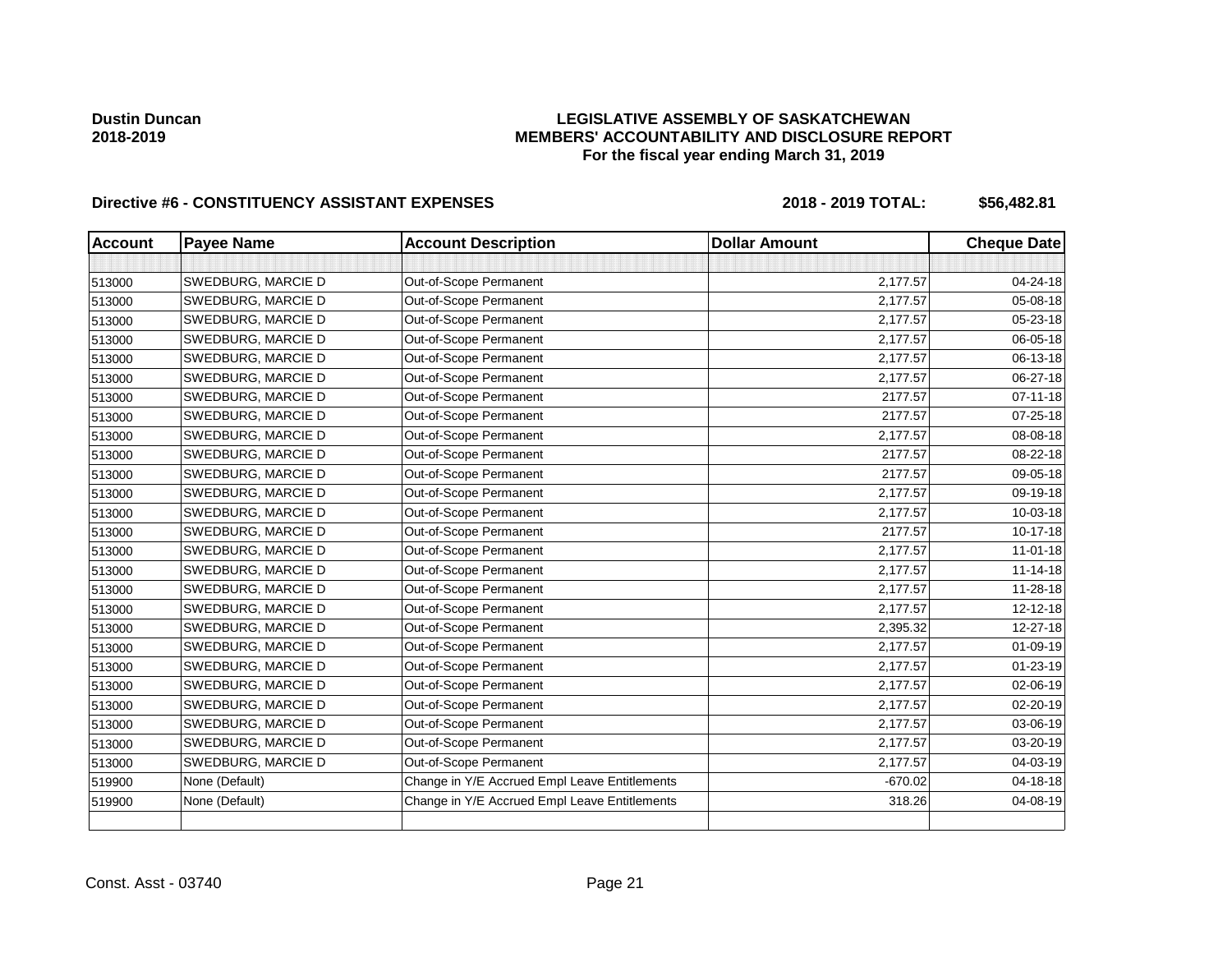## **LEGISLATIVE ASSEMBLY OF SASKATCHEWAN MEMBERS' ACCOUNTABILITY AND DISCLOSURE REPORT For the fiscal year ending March 31, 2019**

| <b>Account</b> | Payee Name | <b>Account Description</b> | <b>Dollar Amount</b> | <b>Cheque Date</b> |
|----------------|------------|----------------------------|----------------------|--------------------|
|                |            |                            |                      |                    |
|                |            |                            |                      |                    |
|                |            |                            |                      |                    |
|                |            |                            |                      |                    |
|                |            |                            |                      |                    |
|                |            |                            |                      |                    |
|                |            |                            |                      |                    |
|                |            |                            |                      |                    |
|                |            |                            |                      |                    |
|                |            |                            |                      |                    |
|                |            |                            |                      |                    |
|                |            |                            |                      |                    |
|                |            |                            |                      |                    |
|                |            |                            |                      |                    |
|                |            |                            |                      |                    |
|                |            |                            |                      |                    |
|                |            |                            |                      |                    |
|                |            |                            |                      |                    |
|                |            |                            |                      |                    |
|                |            |                            |                      |                    |
|                |            |                            |                      |                    |
|                |            |                            |                      |                    |
|                |            |                            |                      |                    |
|                |            |                            |                      |                    |
|                |            |                            |                      |                    |
|                |            |                            |                      |                    |
|                |            |                            |                      |                    |
|                |            |                            |                      |                    |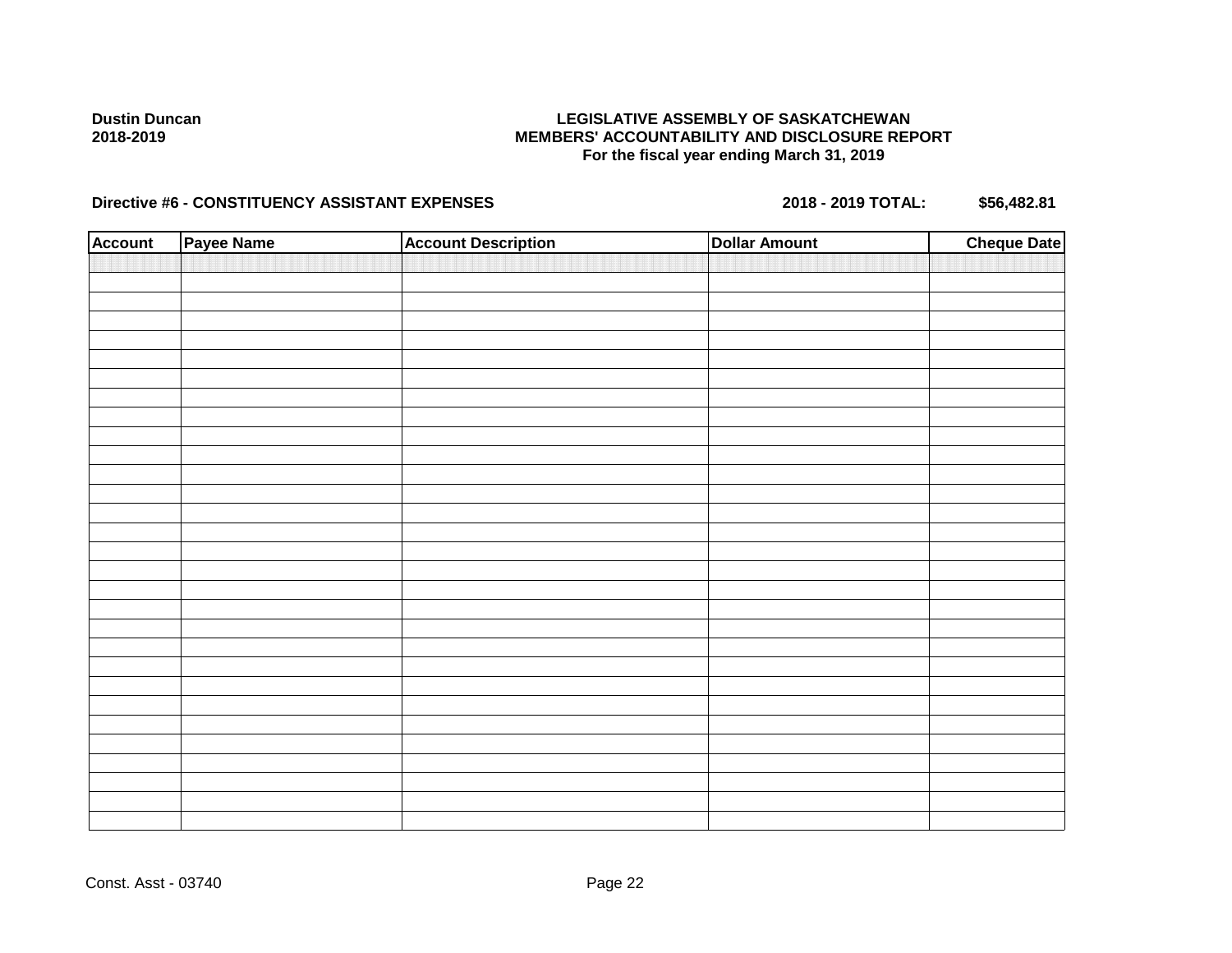## **LEGISLATIVE ASSEMBLY OF SASKATCHEWAN MEMBERS' ACCOUNTABILITY AND DISCLOSURE REPORT For the fiscal year ending March 31, 2019**

| <b>Account</b> | Payee Name | <b>Account Description</b> | <b>Dollar Amount</b> | <b>Cheque Date</b> |
|----------------|------------|----------------------------|----------------------|--------------------|
|                |            |                            |                      |                    |
|                |            |                            |                      |                    |
|                |            |                            |                      |                    |
|                |            |                            |                      |                    |
|                |            |                            |                      |                    |
|                |            |                            |                      |                    |
|                |            |                            |                      |                    |
|                |            |                            |                      |                    |
|                |            |                            |                      |                    |
|                |            |                            |                      |                    |
|                |            |                            |                      |                    |
|                |            |                            |                      |                    |
|                |            |                            |                      |                    |
|                |            |                            |                      |                    |
|                |            |                            |                      |                    |
|                |            |                            |                      |                    |
|                |            |                            |                      |                    |
|                |            |                            |                      |                    |
|                |            |                            |                      |                    |
|                |            |                            |                      |                    |
|                |            |                            |                      |                    |
|                |            |                            |                      |                    |
|                |            |                            |                      |                    |
|                |            |                            |                      |                    |
|                |            |                            |                      |                    |
|                |            |                            |                      |                    |
|                |            |                            |                      |                    |
|                |            |                            |                      |                    |